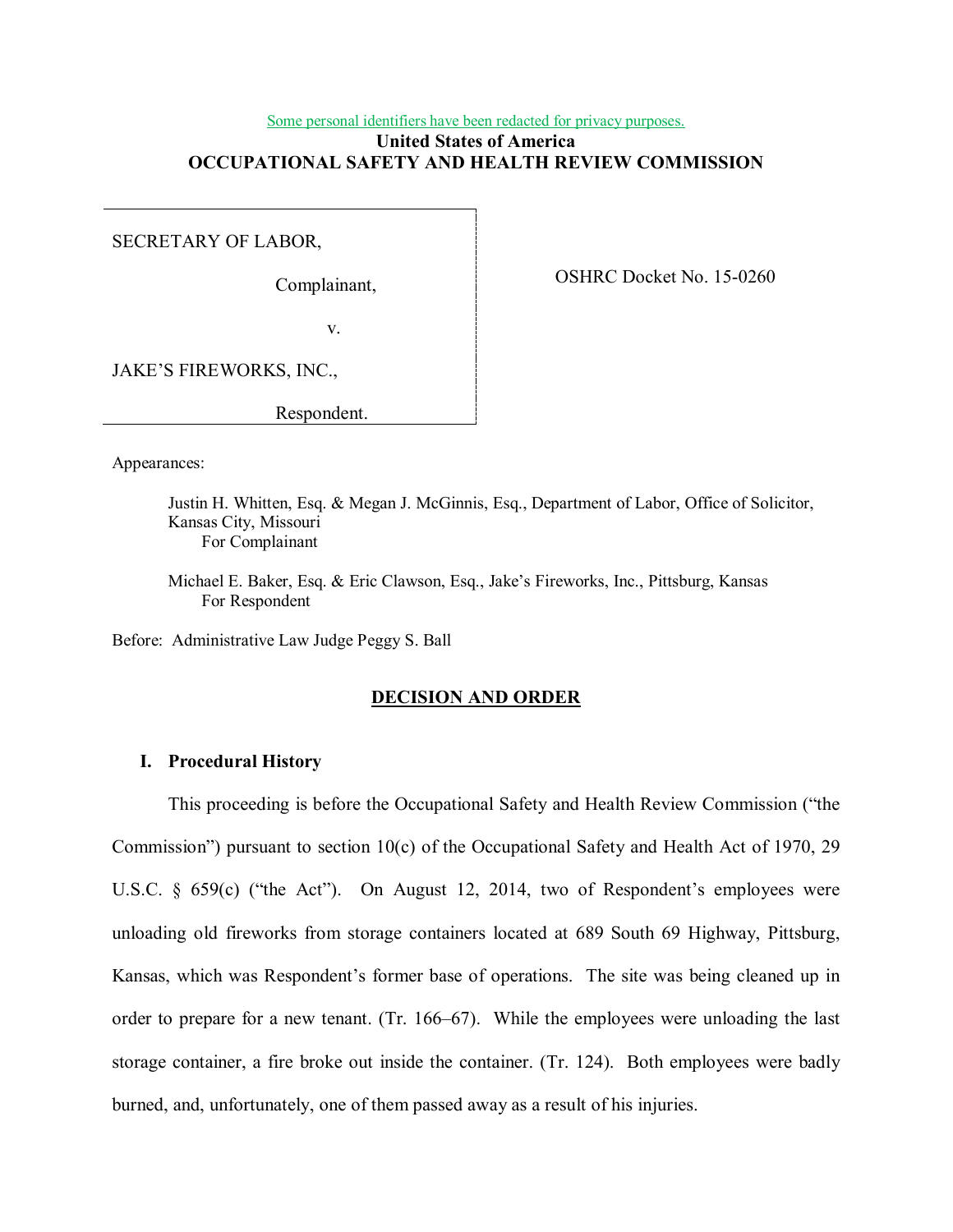Complainant received notice of the incident and dispatched Compliance Safety and Health Officer ("CSHO") Ryan Hodge the next day to conduct an inspection of Respondent. (Tr. 196–97). When he arrived at Respondent's current base of operations, CSHO Hodge learned that the Bureau of Alcohol, Tobacco, and Firearms and the Kansas State Fire Marshall's office had already been to the site of the accident and were concluding a meeting with Respondent's management. (Tr. 200–201). After that meeting, CSHO Hodge opened an inspection of Respondent, which included traveling to the location of the fire and conducting interviews. (Tr. 201–204). Based on CSHO Hodge's findings, Complainant issued a *Citation and Notification of Penalty* ("Citation") to Respondent, alleging nine serious violations and one other-than-serious violation of the Act, with a total proposed penalty of \$55,000.00. Respondent timely contested the Citation.

On February 9, 2016, Complainant filed a *Motion to Amend Complaint*, which sought to amend Citation 1, Items 1 through 5 to a single violation of 29 C.F.R. § 1910.109(b)(1). The following changes were also sought: (1) the renumbering of Citation 1, Items 6, 8, and 9; (2) the withdrawal of Citation 1, Item 7; (3) amendment of the violation description in Citation 1, Item 8 (to be renamed as Citation 1, Item 3); and (4) adjustment of the total proposed penalty to \$24,000.00. Respondent did not object to the filing, nor did it file a response to the *Motion to Amend*. Accordingly, the Court granted the *Motion*. Subsequently, Respondent filed an *Answer to the Second Amended Complaint* on March 5, 2016.

 The trial took place on May 3–4, 2016, in Kansas City, Kansas. The following witnesses testified: (1) Kansas State Fire Marshall Michael Tippie; (2) CSHO Ryan Hodge; (3) [redacted], an employee of Respondent; and (4) Scott Moutz, Respondent's Production Manager. Both parties timely submitted post-trial briefs.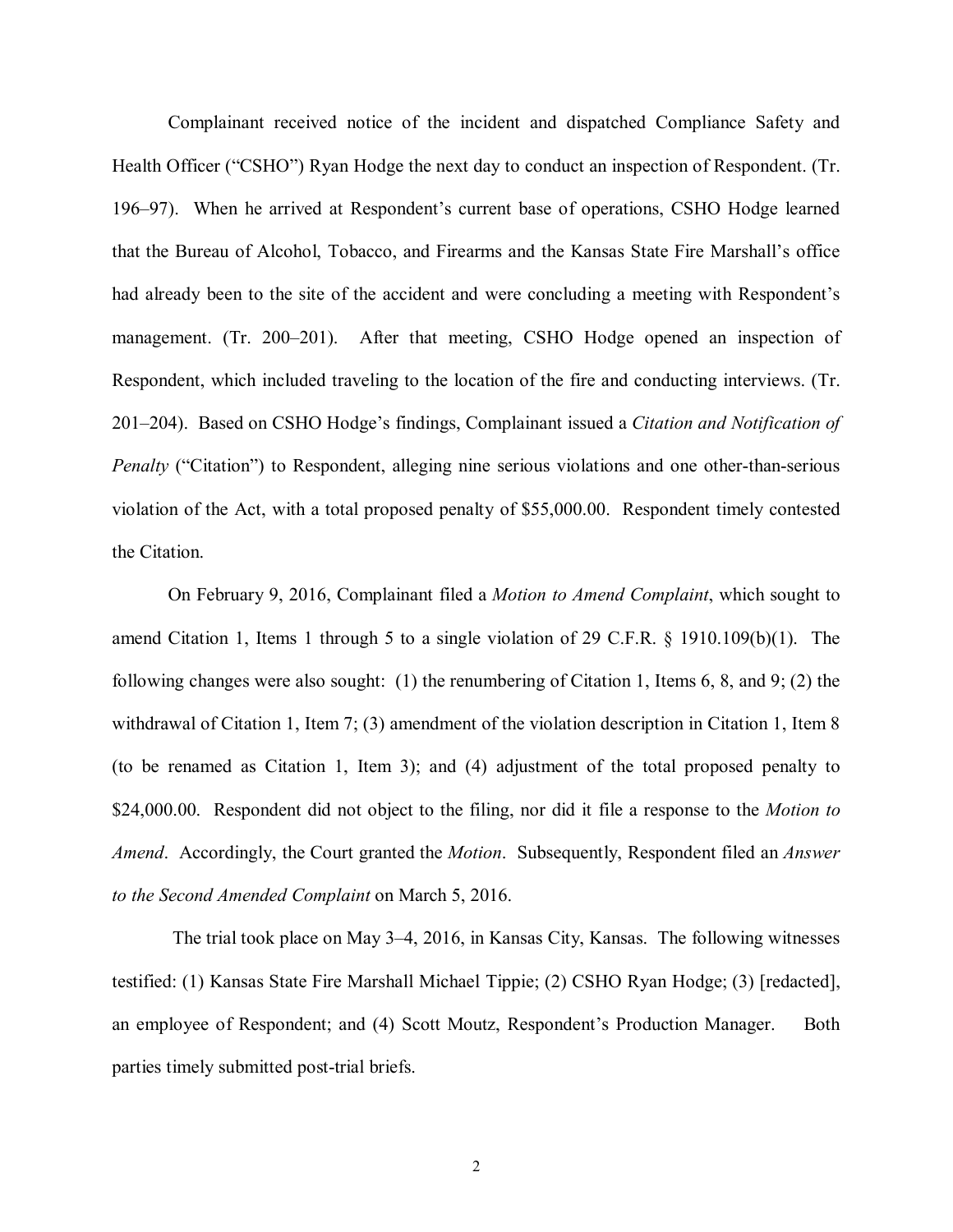### **II. Jurisdiction**

The parties submitted a Joint Stipulation Statement, which was read into the record. (Tr. 17–20). The stipulations state that Respondent is an employer engaged in a business affecting commerce within the meaning of section 3(5) of the Act and that the Occupational Safety and Health Review Commission has jurisdiction of this proceeding pursuant to Section 10(c) of the Act. (Tr. 17–19; Ex. J-1).

### **III. Factual Background**

Respondent imports bulk consumer fireworks from China to its storage facility located at 1500 East  $27<sup>th</sup>$  Terrace, Pittsburg, Kansas, which Respondent also refers to as the Superior Building. (Tr. 155–56). According to its production supervisor, Jason Moutz, after receiving the bulk fireworks, Respondent stores them in its warehouse facility. (Tr. 156). The fireworks packages are ultimately broken down and re-packaged into kits by Respondent's production unit. (Tr. 156). For example, Moutz discussed how a specified number of artillery shells (a type of firework) are combined with launch tubes in individual packages, which are further packaged into cardboard shippers and sent to Respondent's customers. (Tr. 154–55).

Before Respondent moved to its current location at the Superior Building, Respondent owned and operated out of a facility located at 689 South 69 Highway, also in Pittsburg, Kansas. (Tr. 158). The old facility is located approximately two miles from the Superior Building, and it takes about 10 minutes to travel in between each location. (Tr. 158). The Highway 69 facility is comprised of two warehouse buildings and several hundred storage containers. (Tr. 159–60; Ex. C-20 at 3). When the Highway 69 facility was in operation, the warehouse was stocked with fireworks brought in from the storage containers, and customer orders for fireworks would be pulled from the warehouse. (Tr. 159–60). However, since Fall 2012, the Highway 69 facility had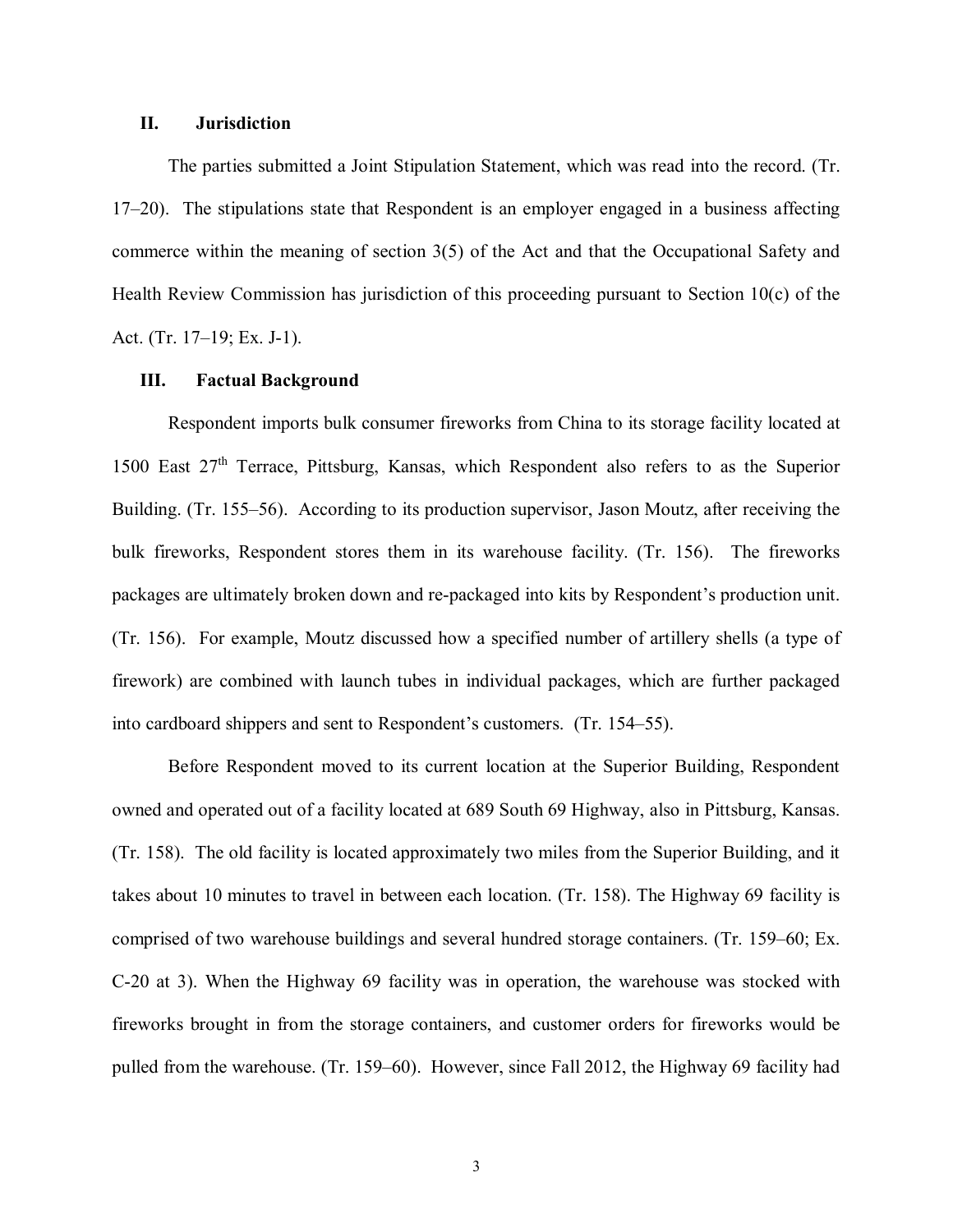been vacant, except for the storage containers, which were used for storing old cardboard boxes and fireworks that were no longer sold. (Tr. 156–57). According to Moutz, "It basically was kind of an out-of-sight, out-of-mind thing. We was cleaning it, you know, but we hadn't been there in 15 months. Stuff had got left there." (Tr. 163).

Approximately 12 to 15 months after Respondent moved to the Superior Building, a new tenant was slated to take over at the Highway 69 facility, which required a clean-up. (Tr. 166– 67). Respondent selected Scott Moutz to supervise the clean-up, who, in turn, selected [redacted] and [redacted] to empty the storage containers, which contained cardboard, debris, and damaged and/or old fireworks. (Tr. 122–23, 166). Moutz referred to [redacted] as his righthand man and further relayed that [redacted] and [redacted] did not require significant supervision. (Tr. 154). Moutz said he looked inside the bunker at issue before [redacted] and [redacted] began work, and claims only to have seen a partial pallet of fireworks and some cardboard; though he admits that he would not characterize what he did as an "inspection". (Tr.  $167–68$ ).

[redacted] and [redacted] clocked in at the Superior Building around 8:00 a.m. on August 12, 2014. (Tr. 119). [redacted] testified that he and [redacted] were directed by Moutz to unload "bunkers"<sup>[1](#page-3-0)</sup> at the Highway 69 facility, just as they had done during the previous two or three days. (Tr. 121–22). [redacted] drove to the Highway 69 facility in a forklift accompanied by [redacted] in a company vehicle. (Tr. 123–24). [redacted] was wearing a tank top, shorts, and tennis shoes, while [redacted] was wearing a t-shirt, jeans, and steel-toed boots. [2](#page-3-1) (Tr. 127). After they arrived around 9:00 a.m., [redacted] and [redacted] began to unload bunkers using the

<span id="page-3-0"></span><sup>1.</sup> The term "bunker" refers to the storage containers located at the Highway 69 facility.

<span id="page-3-1"></span><sup>2.</sup> Their supervisor, Moutz, also testified that he has been wearing T-shirts and shorts to unload fireworks for years. (Tr. 186).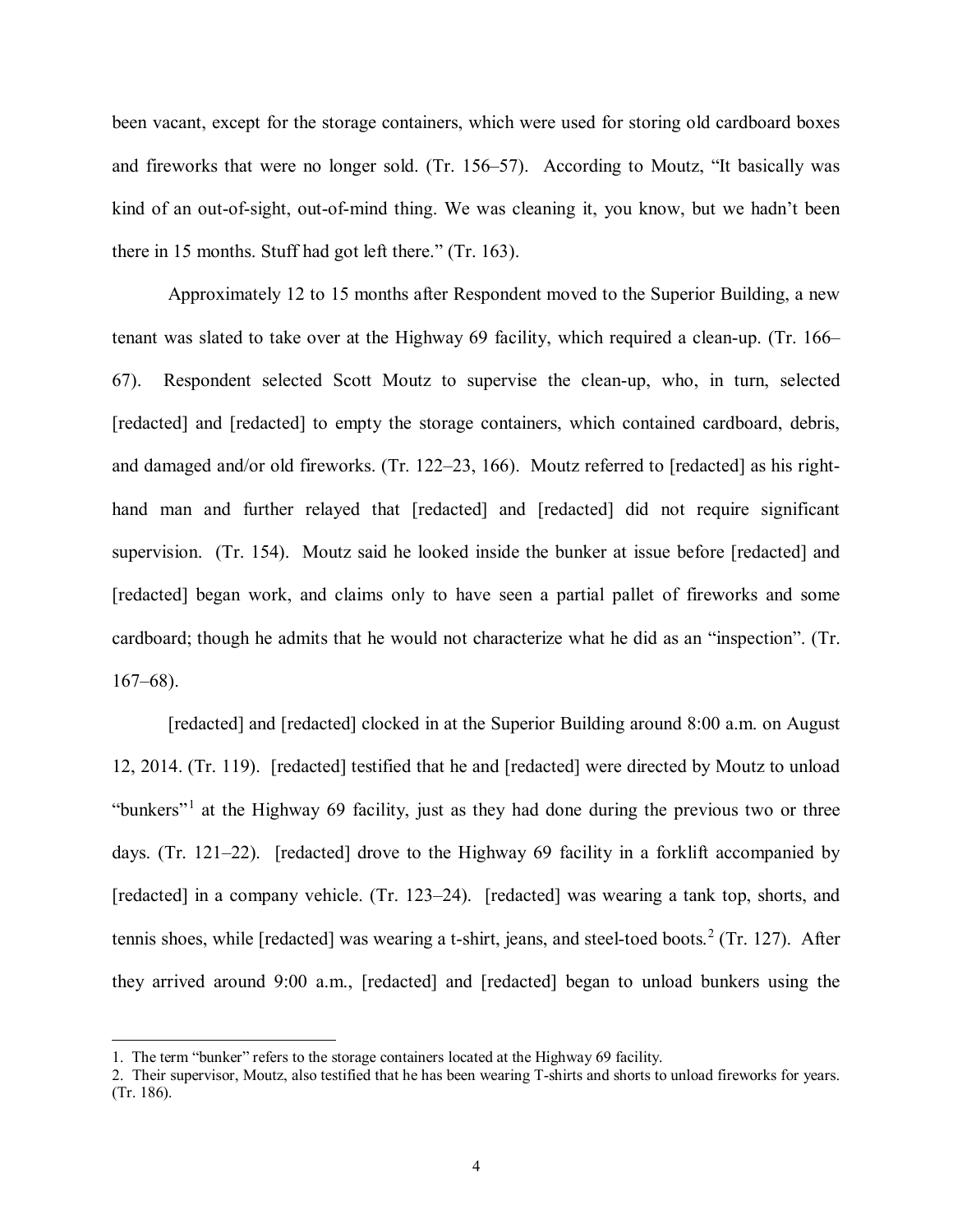forklift. (Tr. 126). According to [redacted], he and [redacted] would take turns operating the forklift, lifting pallets of cardboard, shippers, and fireworks, while the other would steady the load from the side. (Tr. 127–28, 132). This process continued until their lunchbreak, and resumed until approximately 2:35 p.m., when a fire broke out as they were emptying the last bunker. (Tr. 125, 167).

According to [redacted], he was steadying a load of Excalibur 6-inch artillery shells while [redacted] was attempting to pick up the load with the forklift. (Tr. 128). [redacted] recalled the inside of this particular bunker contained five pallets of Excalibur shells, with each pallet containing 24–32 packages of 10-shell packages, and an additional pallet of either Treasures (another firework) or shippers, though he could not remember which. (Tr. 128–129). [redacted] testified that the bunker had exposed metal plates and nails. (Tr. 131; Ex. C-3). The fireworks inside were also in poor condition—[redacted] said many of the Excalibur shells were "rotting out and gun-powdered away, mildew" and that he observed "quite a bit" of gunpowder spilled on the floor. (Tr. 139, 149).

As [redacted] and [redacted] were in the process of picking up a pallet, [redacted] noticed a spark underneath the forklift; after that he could not recall any details. (Tr. 132). Moutz, who was stationed at the back dock, testified that he heard the report of a Saturn missile, which is an aerial, exploding firework. (Tr. 178). At that point, he took off running towards the bunker, which was roughly 100 yards away. (Tr. 178). When he arrived, [redacted] came running out of the bunker on fire, followed shortly thereafter by [redacted]. (Tr. 179). Two other employees who were on site ran to get help. (*Id.*). [redacted] suffered severe burns as a result of the fire, and [redacted] died as a result of his injuries.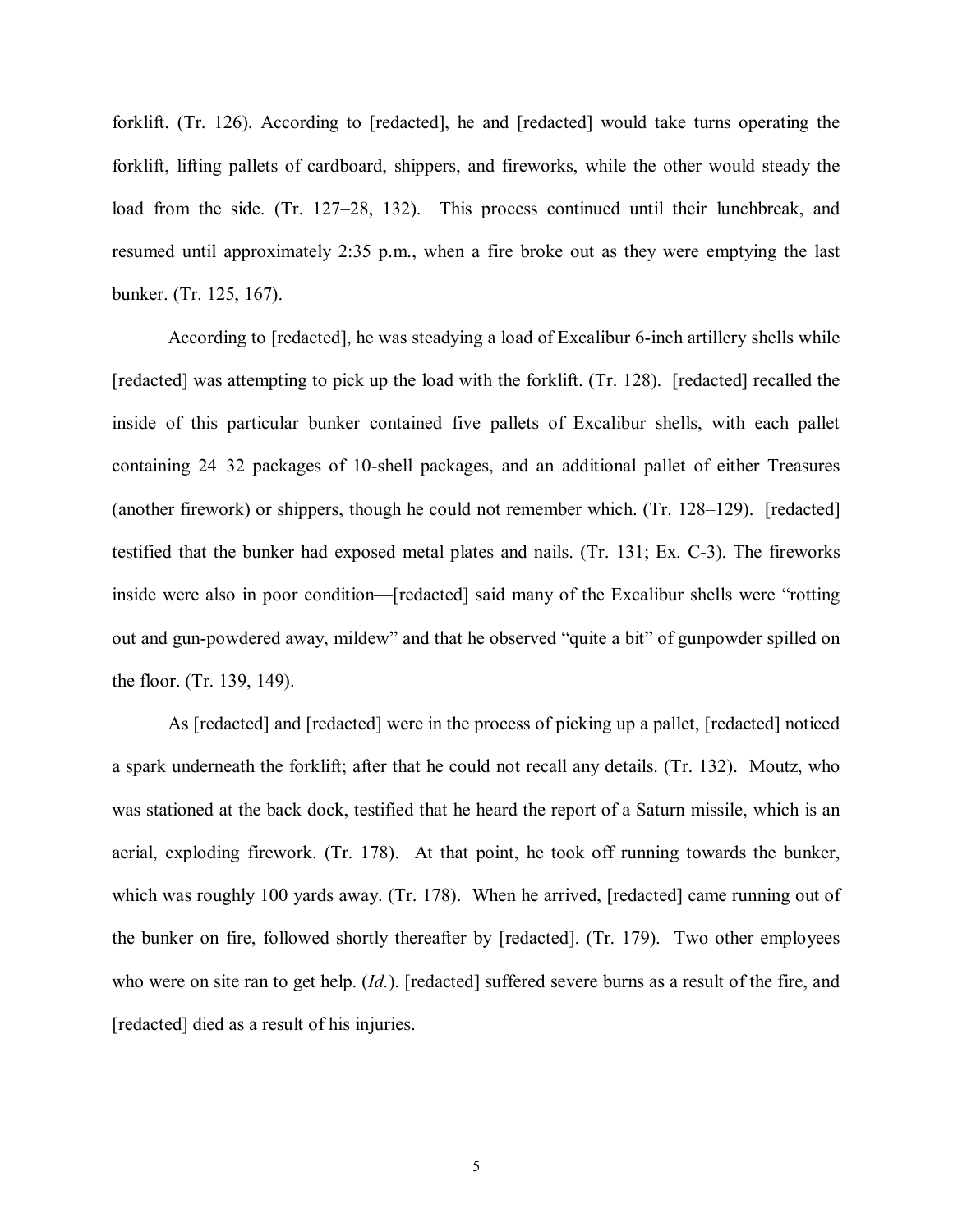Fire Investigator Michael Tippie of the Kansas State Fire Marshall's office was called to the scene by the Crawford County Sherriff's Office on the day of the fire. (Tr. 44). When he arrived, Crawford County law enforcement and the fire department were on scene. (Tr. 45). As he walked the scene of the incident, Fire Investigator Tippie saw the forklift at the south end of the bunker. (Tr. 45). Just outside the bunker, Fire Investigator Tippie saw cardboard scattered around the area, some of which was burned, some of which was not, and some of which indicated that the contents were, in fact, 1.4G Consumer Fireworks. [3](#page-5-0) (Tr. 46; Ex. 19 at 10–11). He also observed fireworks on the ground in various states of damage: some were undamaged and some were consumed but for the launch tube and binder clay. (Tr. 46; Ex. 19 at14–15; Ex. 21). A lot of fireworks had become impacted in the space between the fork and the mast of the forklift and more were found underneath the forklift when it was removed from the bunker, which had melted down almost completely to the steel ribs. (Tr. 46, 50; Ex. 19 at 15). Prior to the forklift being removed, Fire Investigator Tippie observed that the left fork of the truck was positioned directly over the previously mentioned steel plate and exposed nail. (Tr. 70).

In addition to reviewing the location of the actual fire, Fire Investigator Tippie also reviewed the state of other bunkers on the property, as well as the loading dock area. (Tr. 61). Many of the bunkers were unswept and littered with debris, some had fireworks randomly on the ground, and one bunker in particular had a large pile of undamaged fireworks pushed up into the corner. (Tr. 61–62; Ex. C-19 at 17, 18). The loading dock also had fireworks "here and there" on the ground, some of which were heavily damaged from being driven over by a vehicle. (Tr. 61). Although Fire Investigator Tippie did not do a chemical analysis of the powder that he found on the floor of the exemplar containers and on the ground, he concluded the material was

<span id="page-5-0"></span><sup>3.</sup> He later testified that at least some of the material had been pulled from the container by the fire department. (Tr. 50).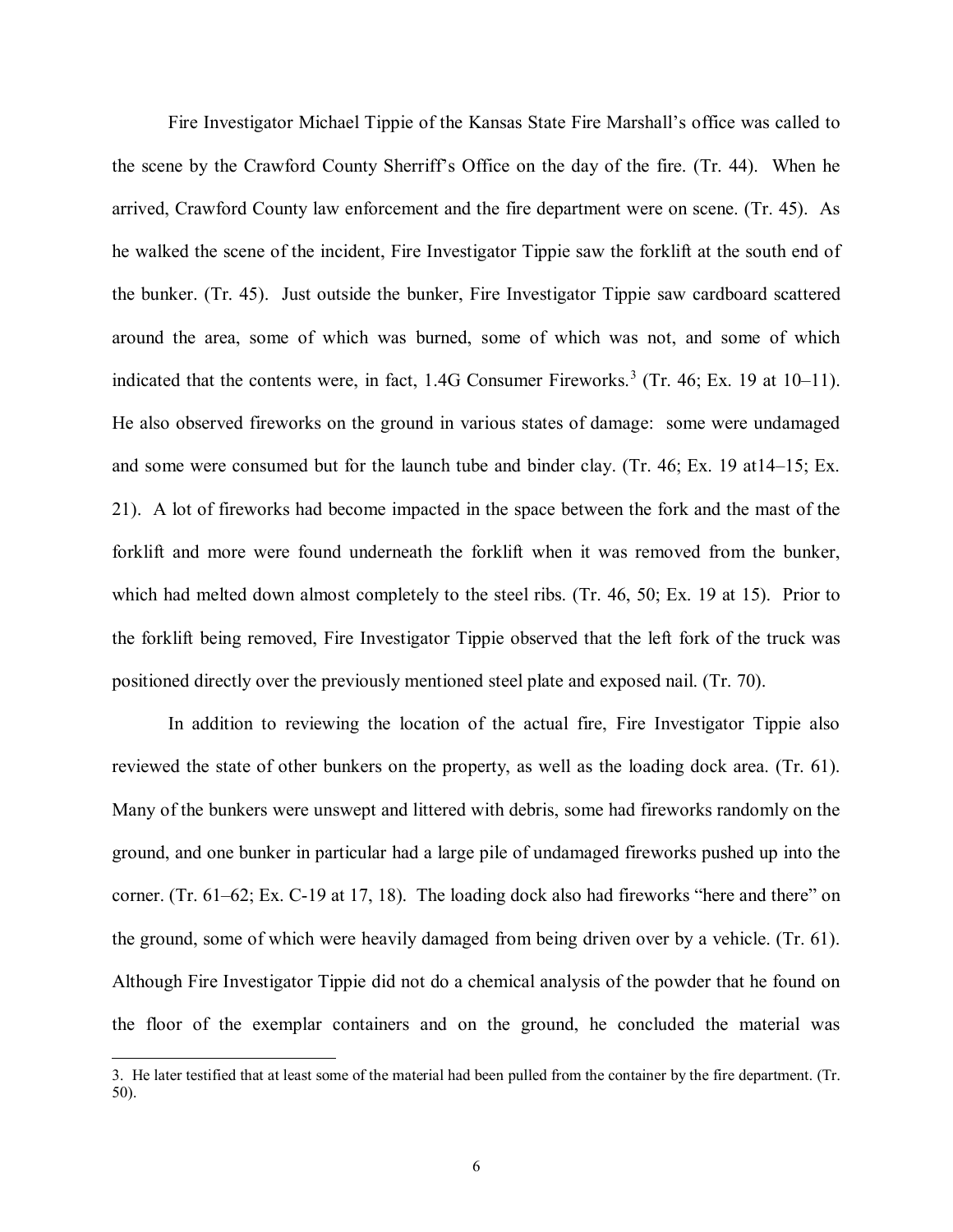pyrotechnic based on the MSDS sheet generated by Respondent, which did not provide specific chemical composition. (Tr. 94, 100, Ex. C-10). In response to cross-examination about the contents of the subject container prior to the accident, Fire Investigator Tippie pointed to the 1.4G product that he found underneath the right front tire of the forklift, which was exposed when the forklift was removed from the container after the fire occurred. (Tr. 95).

The Bureau of Alcohol, Tobacco, and Firearms also came to the worksite. (Tr. 200). As noted above, the ATF agents performed a close-out meeting with Respondent and even issued a report. (Ex. C-23). After providing CSHO Hodge with their business cards, however, ATF did not again participate in any inspection or subsequent regulatory action. (Tr. 201).

The day after the fire, CSHO Hodge performed an inspection and conducted interviews. As a result of his inspection, CSHO Hodge recommended that citations be issued to Respondent for multiple violations of the Act. On January 20, 2015, OSHA issued a *Citation and Notification of Penalty*, which was subsequently amended as described above. The Court shall address each violation and the parties' respective positions below.

### **IV. Discussion**

### **A. Applicable Law**

To establish a violation of an OSHA standard pursuant to Section  $5(a)(2)$  of the Act, Complainant must prove: (1) the standard applies to the facts; (2) the employer failed to comply with the terms of the standard; (3) employees were exposed to the hazard covered by the standard, and (4) the employer had actual or constructive knowledge of the violation (i.e., the employer knew or, with the exercise of reasonable diligence, could have known of the violative condition). *Atlantic Battery Co.*, 16 BNA OSHC 2131, 2138 (No. 90-1747, 1994).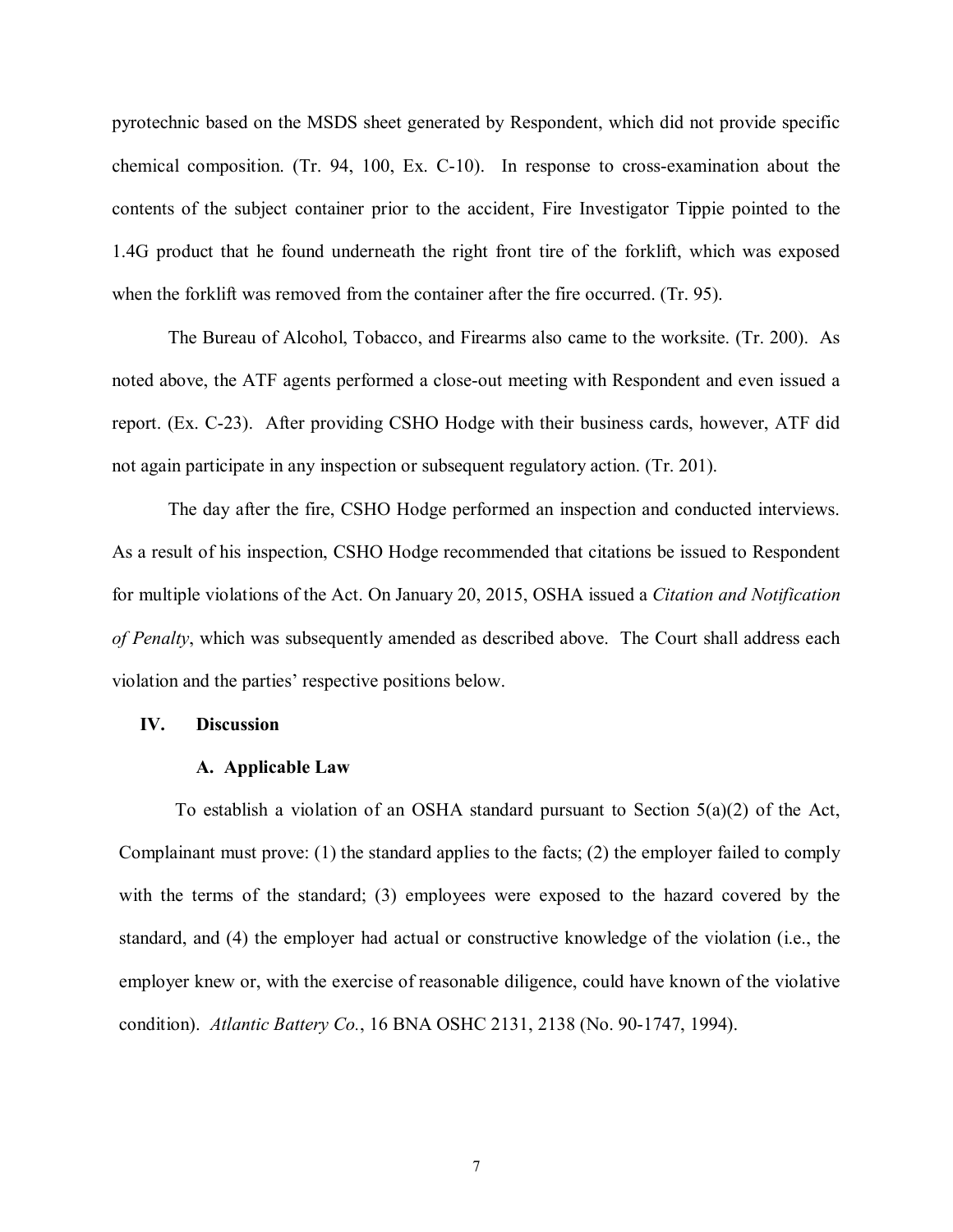Complainant has the burden of establishing each element by a preponderance of the

evidence. *See Hartford Roofing Co.*, 17 BNA OSHC 1361 (No. 92-3855, 1995).

"Preponderance of the evidence" has been defined as:

The greater weight of the evidence, not necessarily established by the greater number of witnesses testifying to a fact *but by evidence that has the most convincing force*; superior evidentiary weight that, though not sufficient to free the mind wholly from all reasonable doubt, is still sufficient to incline a fair and impartial mind to one side of the issue rather than the other.

Black's Law Dictionary, "Preponderance of the Evidence" (10th ed. 2014) (emphasis added).

## **B. Citation 1, Item 1**

Complainant alleged a serious violation of the Act in Citation 1, Item 1 as follows:

29 CFR 1910.109(b)(1): Explosives or blasting agents were stored, handled, and/or transported when such storage, handling, or transporting of such explosives or blasting agents constituted an undue hazard to life:

On or about 8/12/2014, at the workplace located at 689 S. Highway 69, Pittsburg, KS: Employees engaged in material handling activities in and near container 155 were exposed to fire and struck-by hazards in that the storage and handling of these explosives constituted an undue hazard to life.

*See Second Amended Complaint* at 3.

The cited standard provides:

No person shall store, handle, or transport explosives or blasting agents when such storage, handling, and transportation of explosives or blasting agents constitutes an undue hazard to life.

29 C.F.R. § 1910.109(b)(1).

## **1. The Standard Applies**

The scope and application paragraph of section 1910.109 states:

This section applies to the manufacture, keeping, having, storage, sale, transportation, and use of explosives, blasting agents, and pyrotechnics. The section does not apply to the sale and use (public display) of pyrotechnics, commonly known as fireworks, nor the use of explosives in the form prescribed by the official U.S. Pharmacopeia.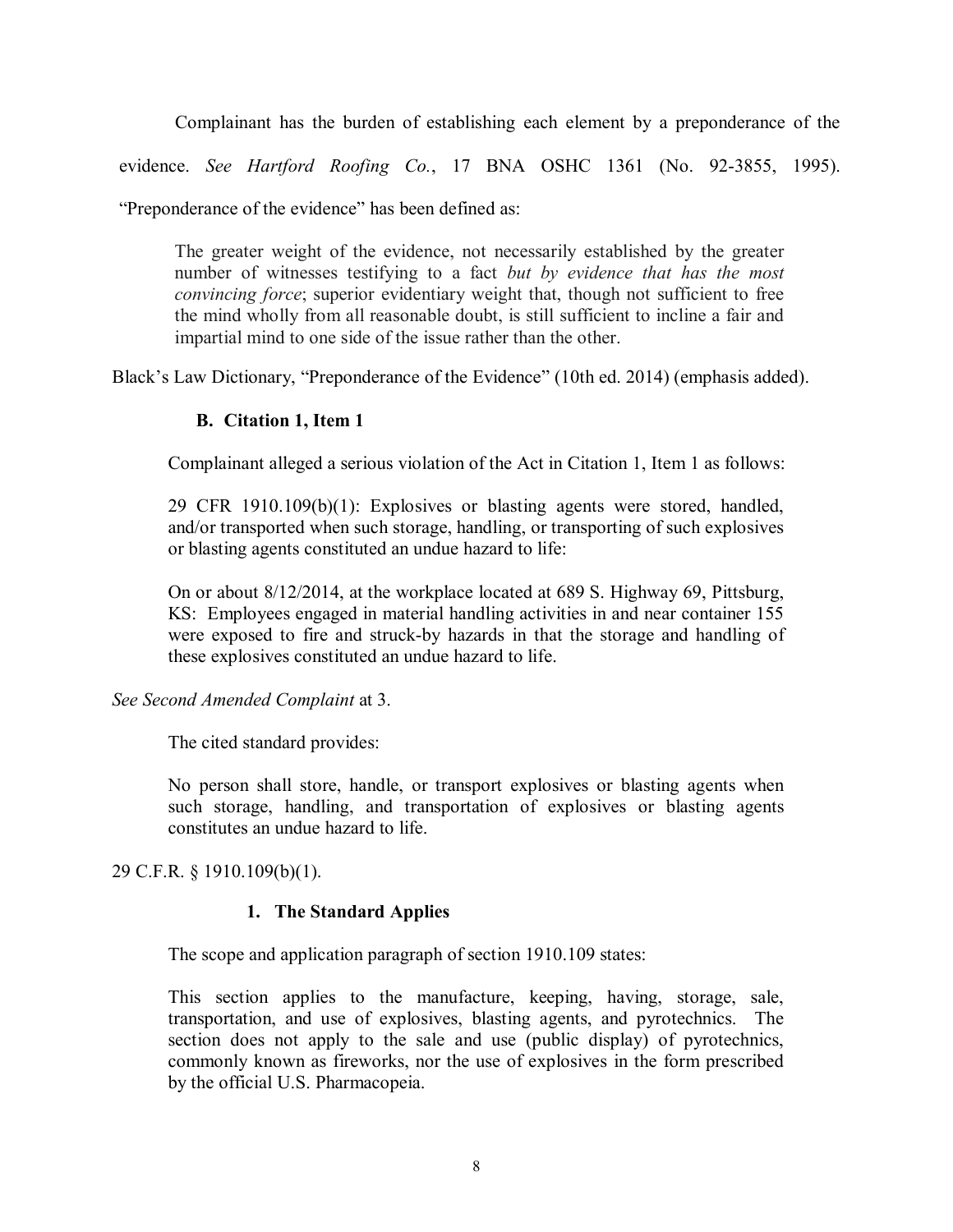29 C.F.R. § 1910.109(k). An "explosive" is defined as "any chemical compound, mixture, or device, the primary or common purpose of which is to function by explosion, i.e., with substantially instantaneous release of gas and heat . . . . The term "explosives" shall include all material which is classified as Class A, Class B, and Class C explosives by the U.S. Department of Transportation." *Id.* § 1910.109(a)(3). The U.S. Department of Transportation no longer uses the A, B, and C classification systems; instead it uses a system of classification codes and compatibility groups. *See* 49 C.F.R. §§ 173.50(b), 173.52 (defining Class 1 explosives and further categorizing the classification codes and compatibility groups). The regulations found at 49 C.F.R. Chapter I are incorporated by reference into the Act's definition of "explosive". *See* 29 C.F.R. § 1910.109(a)(3) (citing 49 CFR chapter I). As such, revisions to the DOT standard are applicable to such definitions under the Act.

Under the DOT's previous classification system, Respondent's fireworks would be characterized as Class C explosives. (Tr. 20). The current DOT regulations now classify the same consumer fireworks as 1.4G explosives and are further identified by the subcategory UN0336. *See* 49 C.F.R. § 173.53; (R-7 at 4). Respondent admits that it imports, stores, and distributes 1.4G, UN0336 consumer fireworks, but that it does not manufacture the fireworks themselves or mix the chemicals contained therein. *See Respondent's Proposed Findings of Fact and Conclusions of Law* (citing Tr. 20, 171).

As stipulated by the parties, and as shown through the evidence introduced at trial, Respondent keeps and stores explosives as stated in the scope and application paragraph of 29 C.F.R. § 1910.109. (Tr. 20). This applies with equal force to both the Superior and Highway 69 locations. Although the Highway 69 location was no longer Respondent's active headquarters, Respondent nonetheless owned the site and directed its employees to perform clean-up of old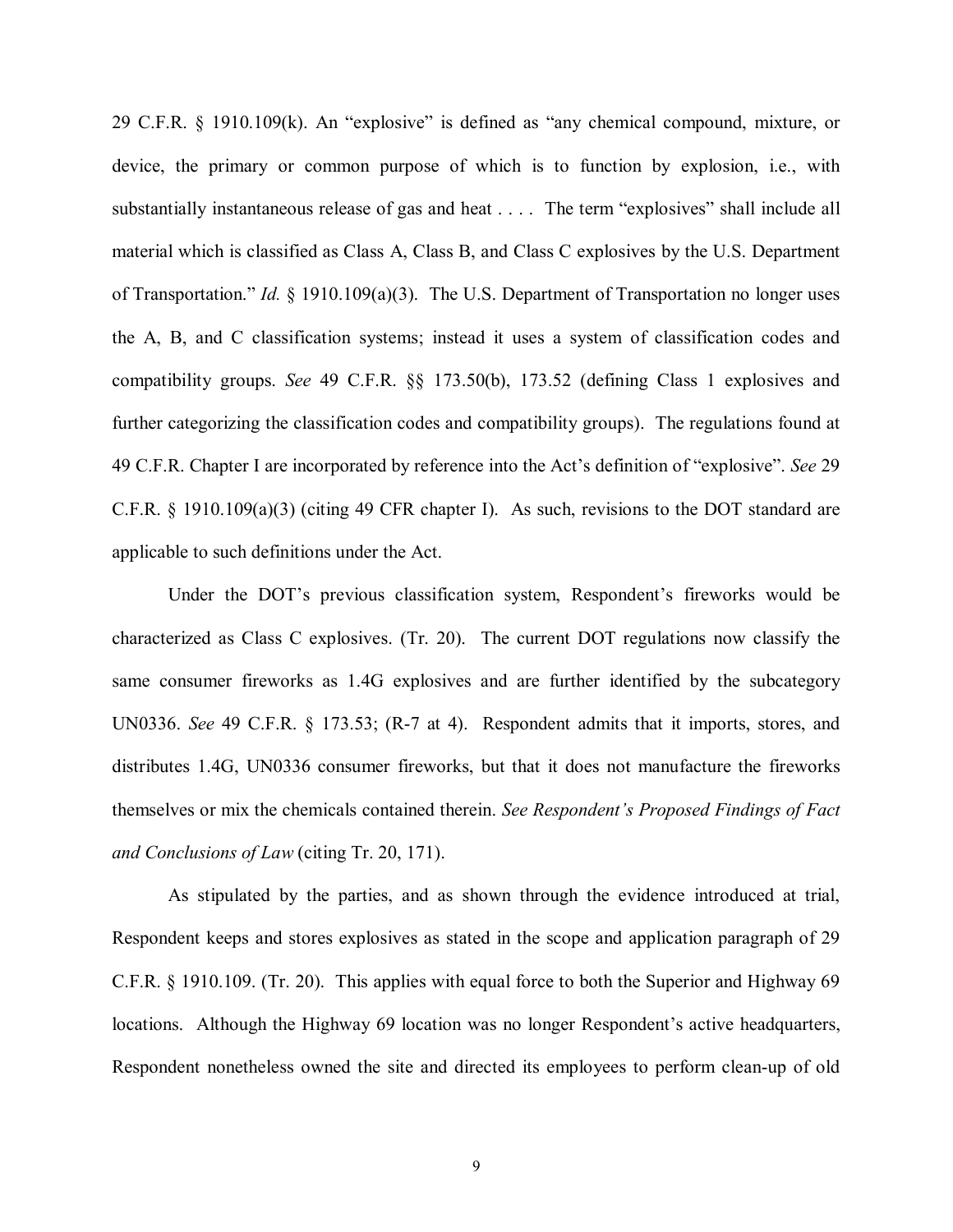fireworks stored there.<sup>[4](#page-9-0)</sup> (Tr. 120). Thus, Complainant made out a prima facie case that the standard applies.

Respondent, however, argues the standard does not apply because it is unconstitutionally vague. Respondent premises its argument on three bases. First, Respondent cites to an unreviewed ALJ decision in *Culberson Well Service, Inc.*, 12 BNA OSHC 1535 (Docket No. 85- 0139, 1985), for the proposition that the term "when" as used in  $1910.109(b)(1)$  is unconstitutionally vague. Second, Respondent claims the standard, as a whole, is vague because it is not clear what facts Complainant must prove to establish a violation of the standard. Third, Respondent argues, insofar as the cited standard is a performance standard, Complainant failed to cite to or reference any particular industry safety standard, such as NFPA 1124, and is therefore vague as applied. The Court rejects Respondent's arguments for the following reasons.

 "A statute which is so vague that men of common intelligence must necessarily guess at its meaning and differ as to its application violates due process." *Brennan v. Occupational Safety and Health Review Comm'n*, 505 F.2d 869, 872 (10th Cir., 1974) (citing *Connally v. General Construction Co.*, 269 U.S. 385, 391 (1926)). There is a difference, however, between the due process concerns in the context of a criminal statute and those in a case such as this, which involves "a regulation promulgated pursuant to remedial civil legislation." *Id.* Accordingly, the determination as to whether a particular standard is unconstitutionally vague must be done in light of the conduct to which it is applied. *See U.S. v. National Dairy Products Corp.*, 372 U.S. 29 (1962). "The test for determining the vagueness of a standard is 'the external and objective test' of whether 'a reasonable person responsible for the safety of employees, after considering

<span id="page-9-0"></span><sup>4.</sup> Irrespective of whether the Highway 69 site was part of Respondent's day-to-day operations, the determining factor for application of the cited standard is whether Respondent kept, had, or stored fireworks at the location. That factor is clearly satisfied.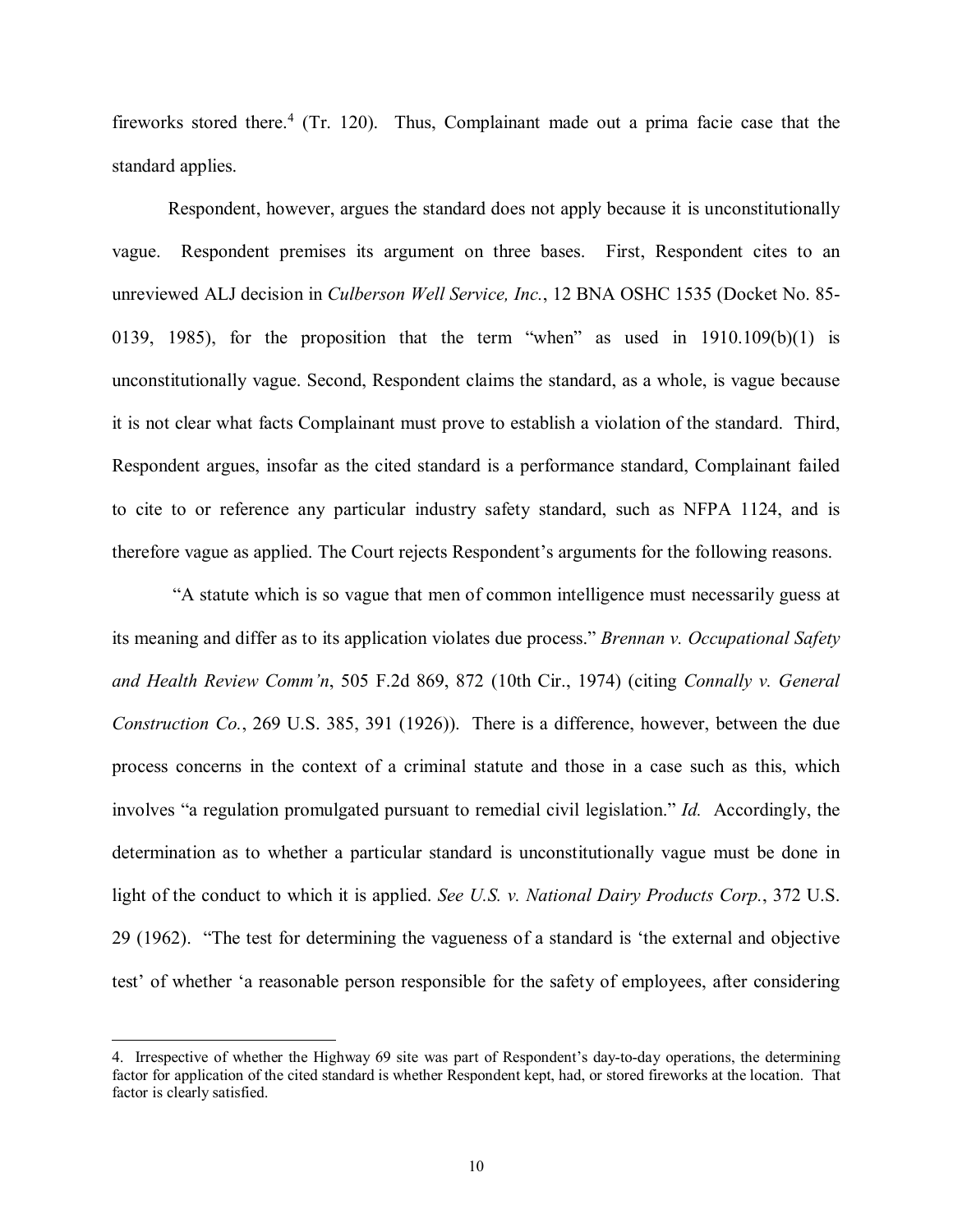the standard . . . and the factual situation, would be able to apply the language of the standard to the situation in order to identify the hazard and eliminate it.'" *Brown & Root, Inc.*, 9 BNA OSHC 1833 (No. 76-190, 1981) (citing *Pratt & Whitney Aircraft*, 2 BNA OSHC 1713, 1715 (No. 510, 1975)).

There are three problems with Respondent's reliance on *Culberson*. First, *Culberson* is an unreviewed ALJ decision, which means that it only carries the precedential value of persuasion. *See Leone Constr. Co.*, 3 BNA OSHC 1979, 1981 (No. 4090, 1976). Thus, whether that decision has stood for 30-plus years is of no consequence. Second, the ALJ in *Culberson* did not defer to the Secretary's reasonable interpretation of the standard. The ALJ's basis for doing so was two-fold: (1) the interpretation of the standard was a matter of first impression, and (2) the standard was not drafted by OSHA, but by the National Fire Protection Association (NFPA).<sup>[5](#page-10-0)</sup> Irrespective of whether OSHA drafted the standard or whether its interpretation was a matter of first impression, the ALJ did not properly assess whether the Secretary's interpretation was reasonable in the first instance, instead concluding that the standard was susceptible to competing interpretations and therefore unconstitutionally vague. The Supreme Court held that an agency's interpretation of its own standards is entitled to deference so long as it is reasonable. *Martin v. OSHRC (CF&I Steel)*, 499 U.S. 144 (1991). In the face of competing, reasonable interpretations, that which is proposed by the Secretary takes precedence. *Id.* at 158 ("[A] reviewing court may not prefer the reasonable interpretations of the Commission to the reasonable interpretations of the Secretary . . . ."). The ALJ in *Culberson* basically stopped the analysis once he found an ambiguity but failed to ascertain whether the Secretary's interpretation of that ambiguity warranted deference.

<span id="page-10-0"></span><sup>5.</sup> The ALJ noted that the standard was "derived from" the NFPA standard and questions whether deference is due the Secretary or the NFPA, but never resolves the question. *Culberson Well Service, Inc.*, 12 BNA OSHC 1535.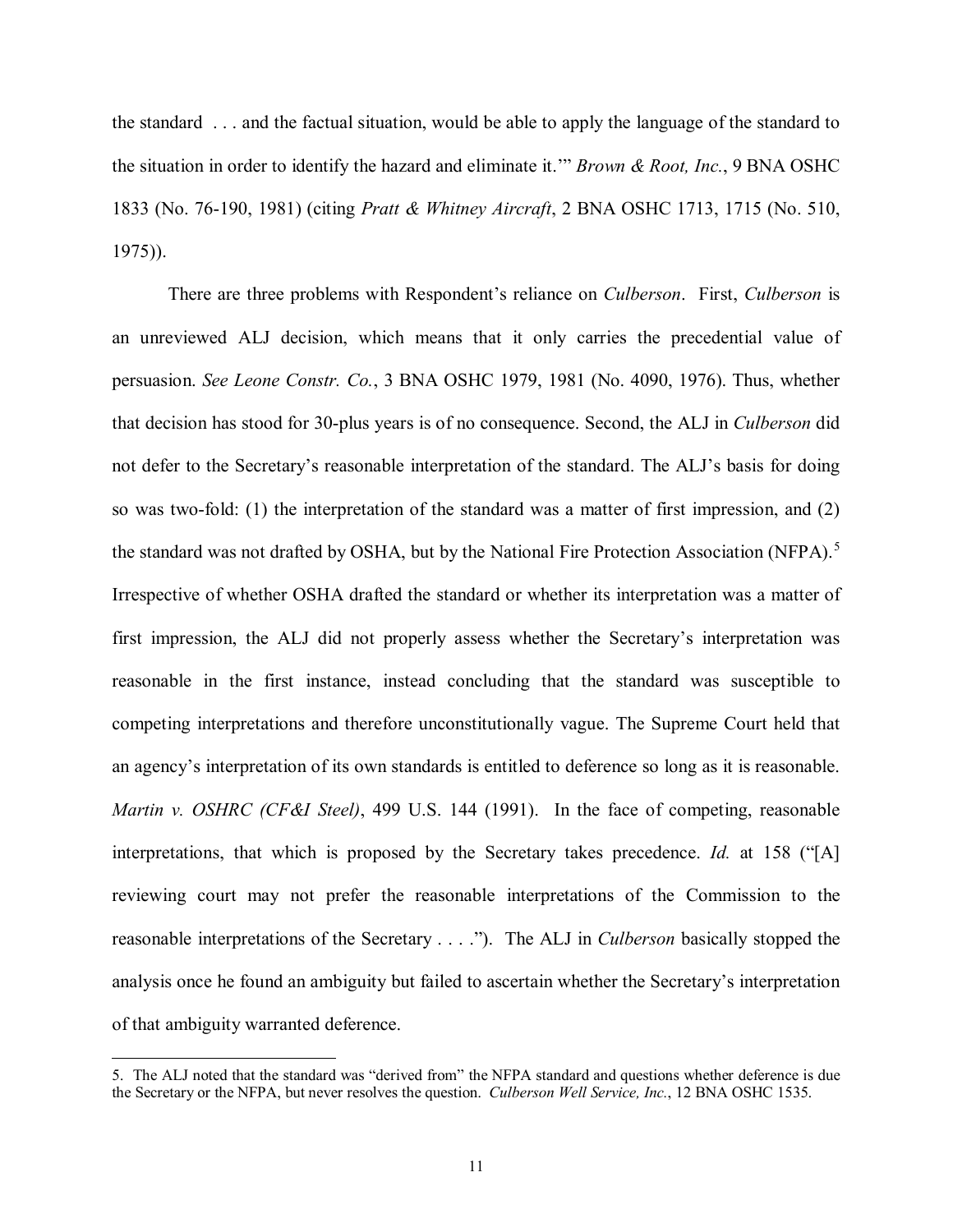More importantly, this Court is not convinced that the term "when", as used in the standard, is ambiguous. *See* 29 C.F.R. § 1910.109(b)(1) ("No person shall store, handle, or transport explosives or blasting agents *when* such storage, handling, and transportation of explosives or blasting agents constitutes an undue hazard to life.") (emphasis added). In *Culberson*, the Secretary proposed that the term "when" meant "in such a manner that", which, coincidentally, is the same interpretation proposed herein. *See Arcadian Corp.*, 17 BNA OSHC 1345, 1350 (No. 93-3270, 1995) (holding that consistency of interpretation is one factor bearing on reasonableness of Secretary's interpretation). The ALJ, however, perceived the ambiguity to be insurmountable, which, as discussed above, was likely attributable to the fact that it was an issue of first impression. While such may have had an impact on the adequacy of notice to the employer, this Court does not perceive the same interpretive issue. *See CF&I Steel*, 499 U.S. 158. The standard, as written, uses the term "when" to indicate the conditions under which certain activities shall not take place; namely, if the listed activities present an undue hazard to life. Thus, the context of the standard indicates the term "when" is being used in a conditional, not temporal, sense. In other words, the standard could just as easily be written in the following terms: "No person shall store, handle, or transport explosives or blasting agents [if] such storage, handling, and transportation of explosives or blasting agents constitutes an undue hazard to life." Read in this way, the Court finds that the term "when" is not ambiguous. Further, such a plain reading implies the interpretation that the Secretary proffered in *Culberson* and continues to advocate for in the case at bar: if, based on conditions or on method, storage, handling, or transportation is unduly hazardous to human life, then it shall not be done. Based on the foregoing, the Court rejects the rationale of the *Culberson* court.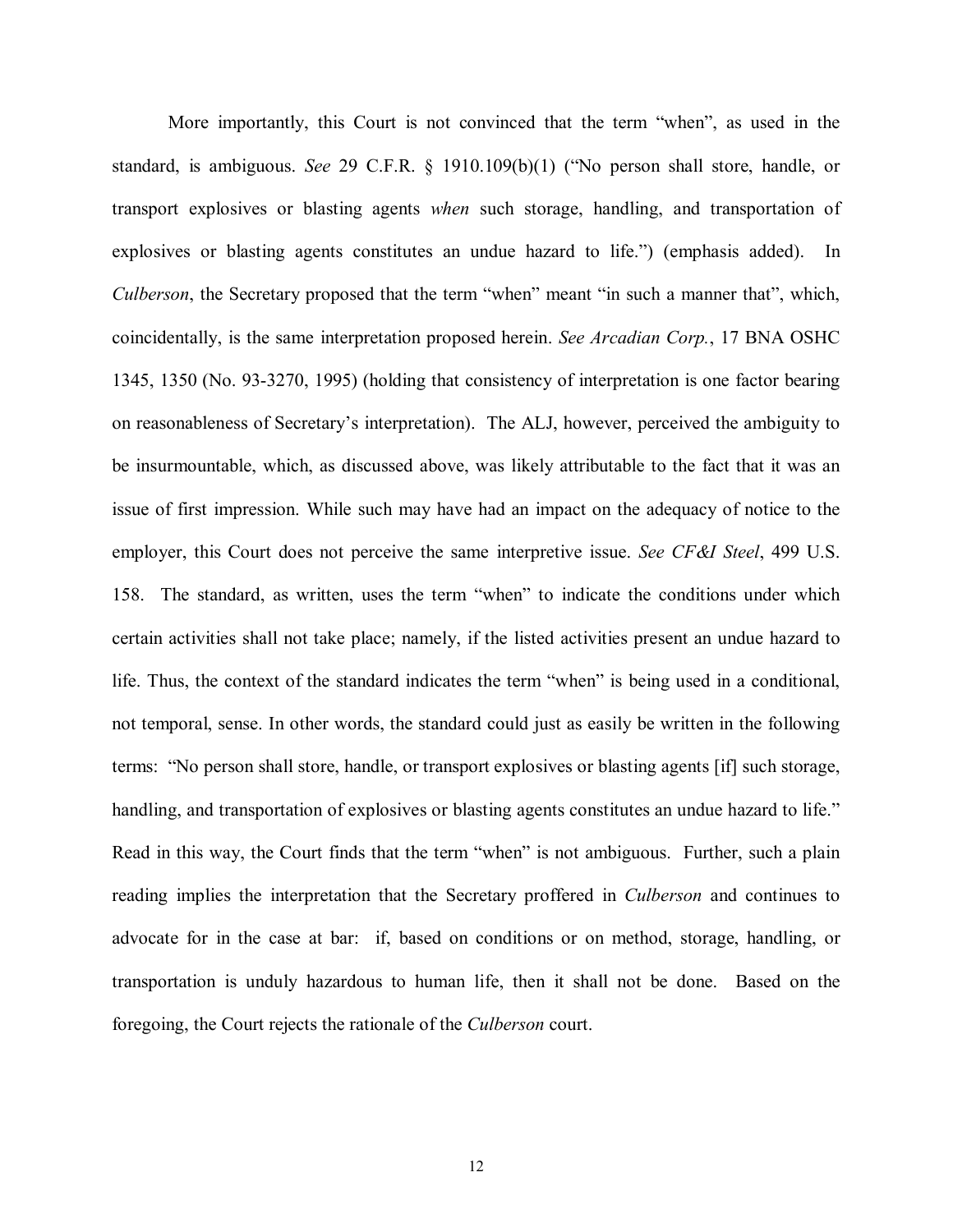In addition to its reliance on *Culberson*, Respondent claims the standard, as a whole, is vague because it is not clear what facts Complainant must prove to establish a violation of the standard. The Court disagrees.

"It is a basic proposition that 'statutes and regulations which purport to govern conduct must give an adequate warning of what they command or forbid.'" *J.A. Jones Construction Co.*, 15 BNA OSHC 2201 (No. 87-2059, 1993) (quoting *Diebold, Inc. v. Marshall*, 585 F.2d 1327, 1335 (6th Cir. 1978)). Absolute precision of language, however, is not required; "[r]ather, such a standard will be upheld if it is 'drafted with as much exactitude as possible in light of the myriad conceivable situations which could arise and which could be capable of causing injury.'" *Id.* (quoting *Ryder Truck Lines, Inc. v. Brennan*, 497 F.2d 230, 233 (5th Cir. 1974)). Thus, as noted above, a broad, performance-based standard "must be interpreted in light of the conduct to which it is being applied, and external, objective criteria, including the knowledge and perceptions of a reasonable person, may be used to give meaning to such a regulation in a particular situation." *Id.* Accordingly, "the level of understanding in the affected industry bears on whether a broadlyworded standard gives fair notice of its requirements." *Id.*; *see R & R Builders, Inc.*, 15 BNA OSHC 1383, 1387 (No. 88-282, 1991) ("[G]eneralized standards . . . are not vague and unenforceable if 'a reasonable person,' examining the generalized standard in light of a particular set of circumstances, can determine what is required, or if the particular employer was actually aware of the existence of a hazard and of a means by which to abate it. An employer can reasonably be expected to conform a safety program to any known duties.").

A prime example of a similar, broadly worded standard is the personal protective equipment (PPE) standard found at 29 C.F.R. § 1910.132(a), which provides: "Protective equipment, including personal protective equipment . . . shall be provided, used, and maintained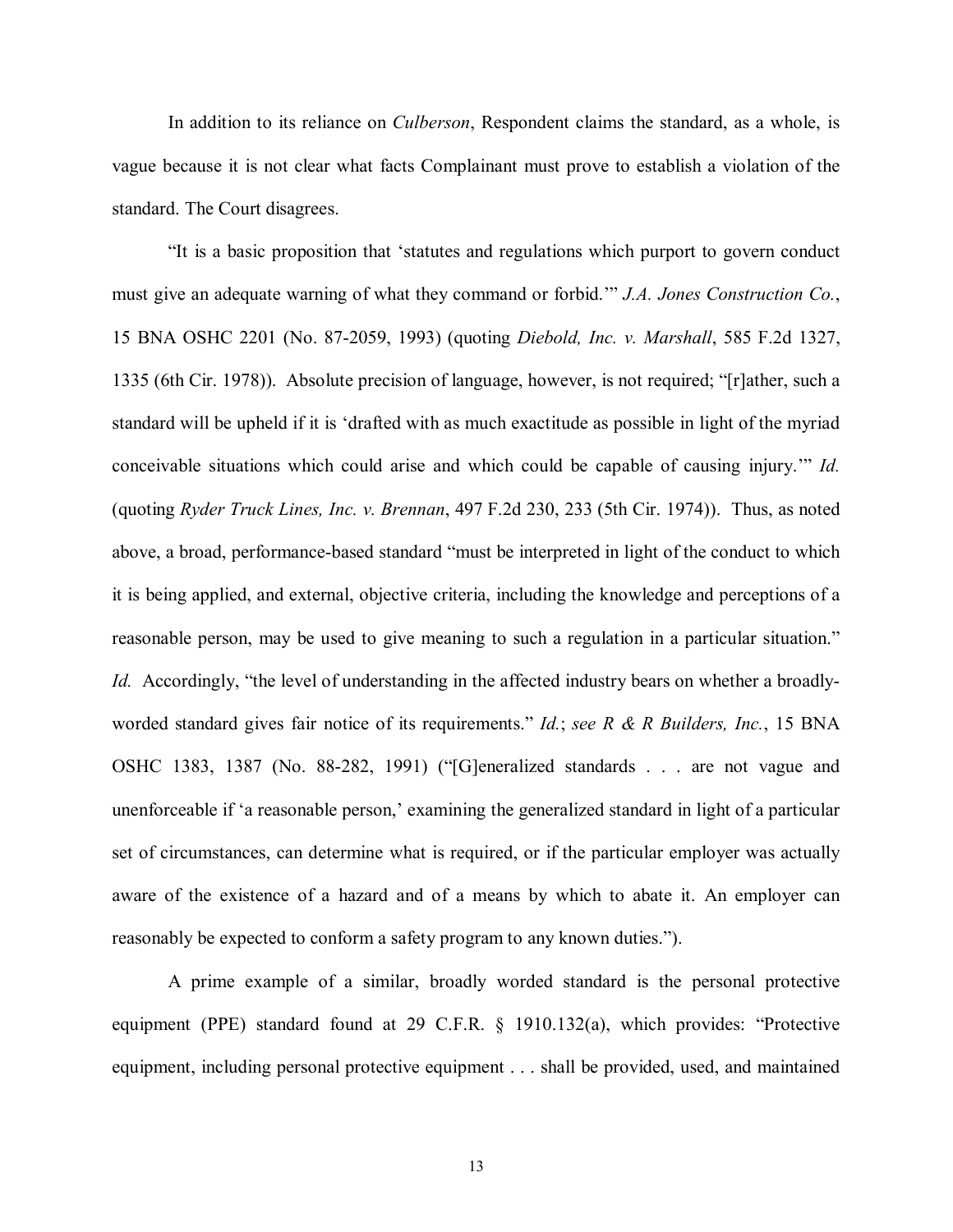. . . *whenever* it is necessary by reason of hazards of processes or environment, chemical hazards, radiological hazards, or mechanical irritants encountered in a manner capable of causing injury or impairment . . . ." 29 C.F.R. § 1910.132(a). (emphasis added). Much like the cited standard, the PPE standard is phrased as a conditional requirement: if certain hazards are present, adequate protective equipment shall be worn. There is no indication of what conditions should prompt the wearing of PPE, nor is there an indication of what PPE is proper in a given situation; rather, compliance with the standard is premised on context and standard practice within the industry. *See Cape & Vineyard Div. of New Bedford Gas and Edison Light Co. v. OSHRC*, 512 F.2d 1148, 1152 (1st Cir. 1975). In fact, the scope of the PPE standard is much broader in that it is applicable across all industries and applies to the prevention of any injury or impairment to "any part of the body". 29 C.F.R. § 1910.132(a). The cited standard, on the other hand, is limited to the storage, handling, and transport of explosives insofar as such activity is *unduly* hazardous to human life, thus curtailing the potential scope of its application.

Respondent contends the cited standard does not state what Complainant must prove in order to show that the standard was violated and further argues that the specific allegations levied at trial and discussed throughout discovery are not sufficient to overcome the prejudice Respondent claims to have suffered by virtue of an insufficiently pleaded violation. The Court rejects these arguments for the reasons discussed below.

 As regards the pleading requirements, it should be noted that "administrative pleadings, especially citations, should be construed liberally and amended easily." *Gold Kist, Inc.*, 7 BNA OSHC 1855 (No. 76-2049, 1979) (citing *Nat'l Realty & Constr. Co.*, *Inc. v. OSHRC*, 489 F.2d 1257 (D.C. Cir. 1973)). In that respect, the determination of whether fair notice has been given to the cited employer can be discerned by considering "the pleading, hearing, and decisional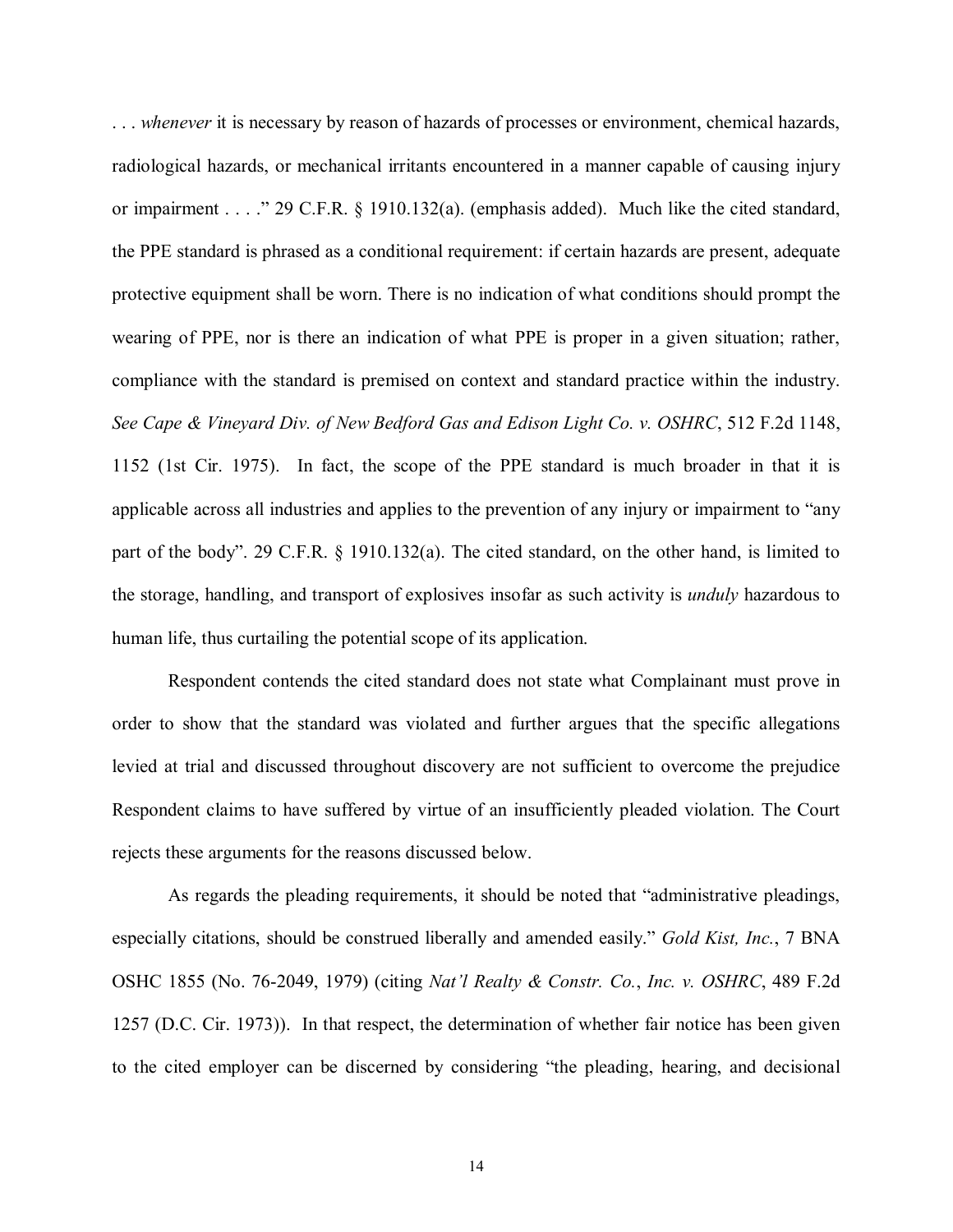stages of the case since the purpose of the particularity requirement may then be fulfilled." *Id.* (citations omitted). In *Gold Kist*, the Commission overruled the ALJ's decision to vacate a citation on fair notice grounds. *Id.* In particular, the Commission found the ALJ failed to consider factors *external* to the citation. *See id.* (citing *Gannett Corp.*, 4 BNA OSHC 1383 (No. 6352, 1976)). Those factors included an examination of the pleadings, motions, and discovery inquiries. *Id.* That examination revealed a key admission by the respondent, as well as an indication from the Secretary that its citation was premised on an industry safety code. *Id.* Ultimately, the Commission determined that the respondent was not prejudiced in its ability to choose whether to contest or in its efforts to defend itself.

Throughout this litigation, Complainant has identified NFPA 1124 as the reference point for Respondent's duties under 29 C.F.R. § 109(b)(1). [6](#page-14-0) During his deposition, CSHO Hodge stated that he referred to the NFPA 1124 standards in assessing the violation. (Ex. R-4 at 12–14). During that same deposition, the parties also discussed OSHA Directive 02-01-053, entitled "Compliance Policy for Manufacture, Storage, Sale, Handling, Use, and Display of Pyrotechnics". (Ex. C-12). That directive, amongst other things, indicates that NFPA 1124 is one amongst many sources that a CSHO may consult when determining industry practice and addressing potential hazards. (*Id.*). Furthermore, in his response to Respondent's requests for production, Complainant also noted that NFPA 1124 can serve as a source for "documenting the industry practice and addressing the hazards associated with storage of consumer fireworks." (Ex. R-5 at 4).

<span id="page-14-0"></span><sup>6.</sup> At trial and during CSHO Hodge's deposition, there appeared to be some confusion regarding the import of NFPA 1124 and its applicability to 29 C.F.R. § 1910.109(b)(1). Respondent contends that Complainant repeatedly denied that NFPA 1124 was the governing standard under the Act; however, Complainant merely reiterated that the governing standard is 29 C.F.R. § 1910.109(b)(1) and that NFPA 1124 merely serves as one source for industry practice and hazard identification. (Ex. R-5 at 4, 10). This dispute appears to be, in significant part, semantic.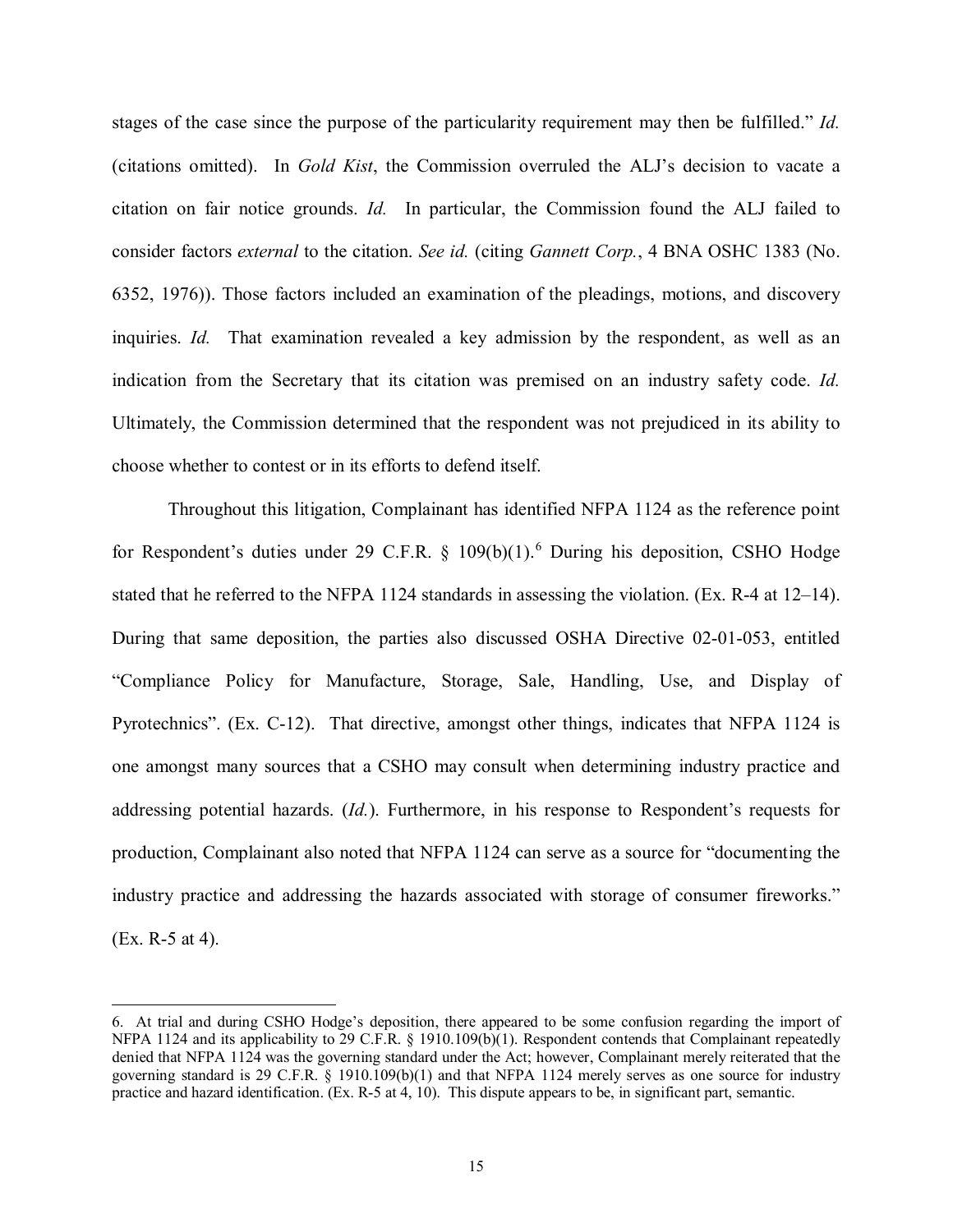Although the Citation is not a model of clarity, it nonetheless apprised Respondent that its employees were exposed to hazards related to explosions (fire and struck-by hazards) and that this was related to the manner in which they stored, handled, and transported consumer fireworks. Further, during discovery, and CSHO Hodge's deposition in particular, the nature of those hazards was discussed extensively. Specifically, he noted:

[T]he container was not under the control and authority of a person who was competent to have knowledge of what the contents of the container was and the condition of the contents. Also, that there was no housekeeping, regular housekeeping in the container to insure [sic] that such things such as rodents and raccoons did not get into the container and damage the contents of the container. There was no labeling on the container to identify that it contained fireworks or to keep fire away. That there was debris within 25 feet of the container and when I say debris, I mean like old tires and un-manicured grass, dried grass, things like that, that if a fire occurred the fire could then spread.

(Ex. R-4 at 15). CSHO Hodge also discussed the state of the fireworks found in various containers, including crushed fireworks with the inner contents exposed, firework debris and other combustible materials swept into a corner, and the use of a forklift capable of producing sparks. (Ex. R-4 at 21–22). Each of the identified hazards has its referent in NFPA 1124.<sup>[7](#page-15-0)</sup> (Ex.  $C-11$ ).

As noted above, a standard will not be held to be vague and unenforceable if a reasonable person, familiar with the industry, can determine what is required or if the employer was actually aware of both the existence of a hazard and of a means by which to abate it. *See R & R Builders, Inc.*, 15 BNA OSHC at 1387. At its core, the cited standard requires the proper storage, handling, and transportation of explosive materials. 29 C.F.R. § 1910.109(b)(1). According to Fire Investigator Tippie and CSHO Hodge, NFPA 1124 provides industry standards and

<span id="page-15-0"></span><sup>7.</sup> For example, the most directly applicable provision in NFPA 1124 is section 6.12, which addresses housekeeping. (Ex. C-11 at 29). This provision prohibits the presence of loose black powder and exposed pyrotechnic composition; requires that storage containers be kept clean, dry, and free of rubbish; prohibits the use of tools with spark-producing metal parts; and requires that brush, dried vegetation, and other combustibles be kept at least 25 feet away from the perimeter. (*Id.*).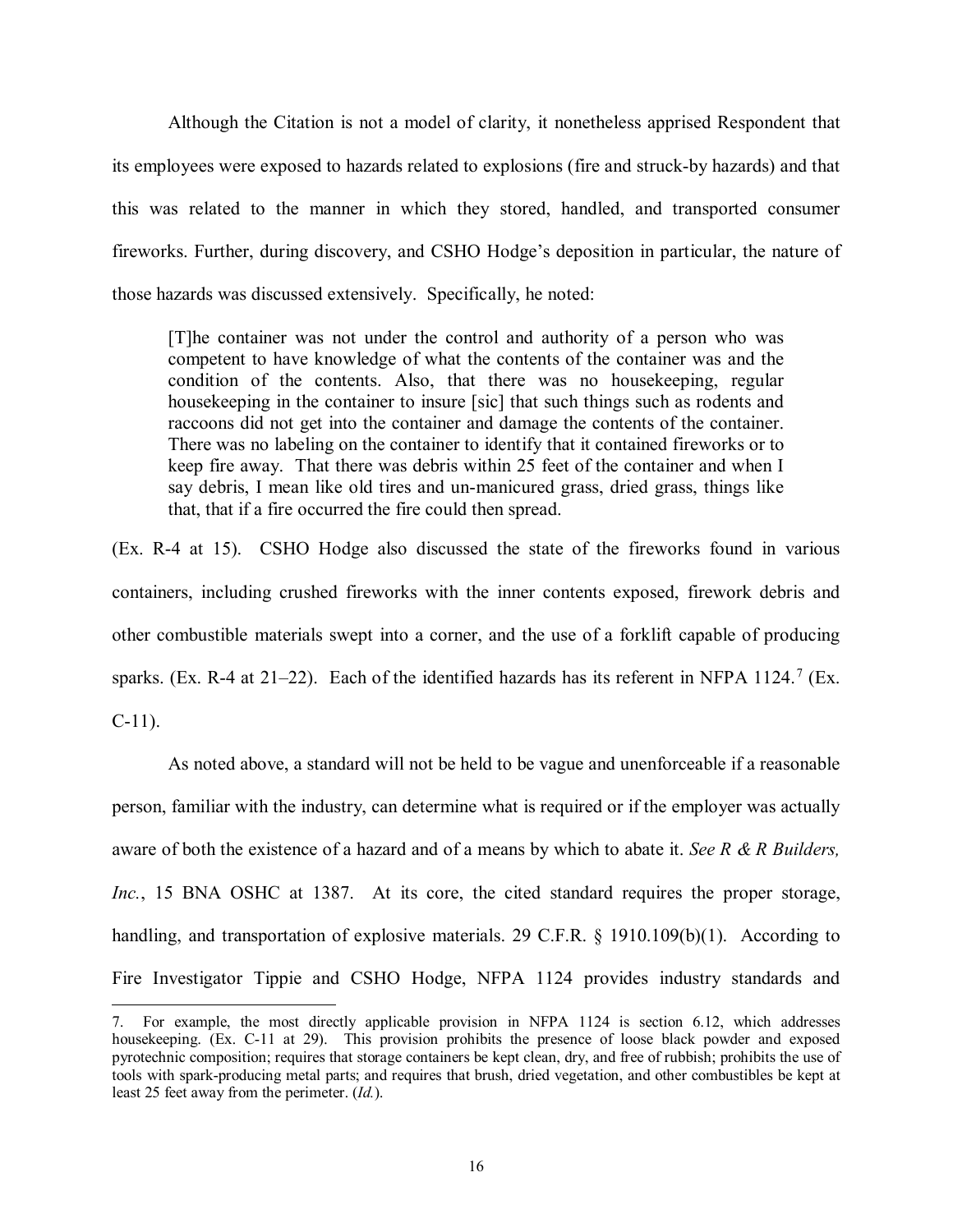practices for identifying and abating hazardous conditions. (Tr. 87, 290; Ex. C-11). In its answers to Complainant's requests for production, Respondent admitted that it relies on, amongst other things, NFPA 1124. (Ex. C-17 at 004). In fact, Respondent's self-generated MSDS for 1.4G fireworks discusses precautions and hazards that are directly related to, and likely stem from, the NFPA 1124 housekeeping standards, including: keeping shipping cartons cool and dry, carefully picking up and placing spilled items in cardboard cartons, and sweeping up exposed chemical composition with a natural fiber (read: non-sparking) brush. (Ex. C-10). Further, Moutz also testified about Respondent's extensive housekeeping program at the Superior facility, which had apparently fallen by the wayside at the Highway 69 facility. (Tr. 165). Accordingly, the Court finds not only that a reasonably prudent employer in Respondent's position would understand that the condition of the storage containers and their contents, in addition to the manner in which cleaning operations were carried out, were hazardous, but that Respondent itself was actually aware of what was required in order to prevent hazards from coming to fruition. *See J.A. Jones*, 15 BNA OSHC 2201 (finding employer had actual notice of standard's requirements to the extent it already had a program for correcting hazards of the same type as that alleged by Secretary); *see also Trinity Indus., Inc.*, 15 BNA OSHC 1481, 1485 n.8 (No. 88-2691, 1992) (holding an employer's voluntary safety efforts may be considered in conjunction with other evidence to demonstrate that the employer had notice of its obligations under a broadly worded standard). Thus, the Court finds the standard applies.

### **2. The Terms of the Standard Were Violated**

At bottom, this is a housekeeping violation. Respondent's "out of sight, out of mind" attitude towards the Highway 69 facility goes a long way towards explaining the conditions that existed there. (Tr. 163). Amongst other things, Respondent stored damaged, 1.4G consumer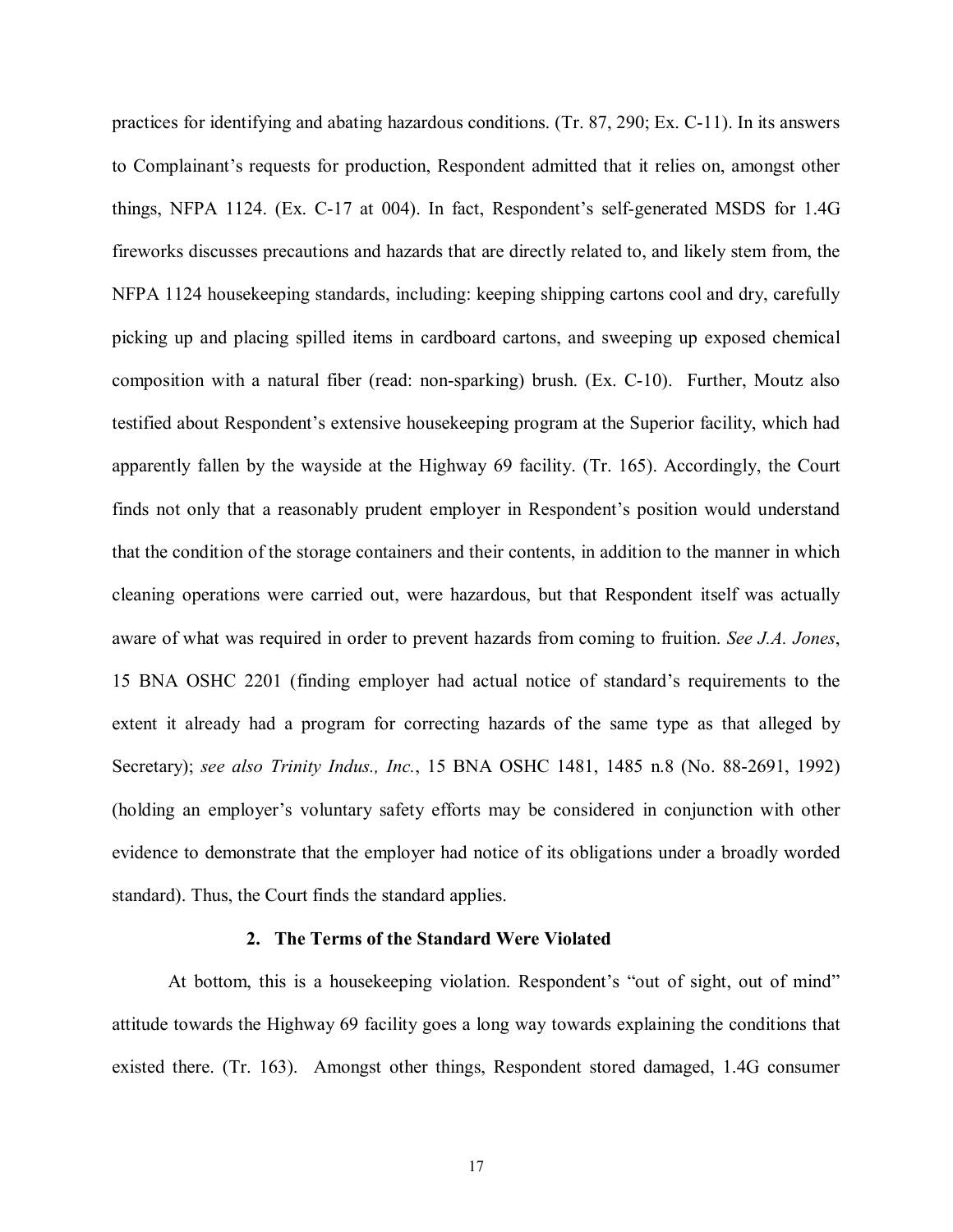fireworks; the contents of those fireworks were exposed and spilled on the floor of multiple containers;<sup>[8](#page-17-0)</sup> fireworks were found wet and mildewed; grass and brush had grown in close proximity to the storage containers; combustible trash was found both inside and outside of the containers; and the containers themselves had cracks and holes, which permitted animals and moisture to enter. (Tr. 106, 139, 254–55; Ex. C-19, C-20, C-21). [redacted], who was intimately familiar with the conditions at the Highway 69 site, testified that he saw "quite a bit" of loose firework powder on the floor. (Tr. 148–49). Fire Investigator Tippie observed poor housekeeping conditions throughout the complex, including fireworks that appeared to have been driven over and crushed fireworks underneath and compacted within the fork and mast of the forklift. (Tr. 56). According to CSHO Hodge and Fire Investigator Tippie, all of these conditions contributed to a fire and explosion hazard which presented an undue hazard to life.<sup>[9](#page-17-1)</sup> (Tr. 79–80, 105–07). The Court agrees. Accordingly, the Court finds that Respondent violated the standard.

## **3. Respondent's Employees Were Exposed to the Hazard**

[redacted] and [redacted] worked in and around the aforementioned storage containers on the day of the accident and for several days before. The photographs of Fire Investigator Tippie

<span id="page-17-0"></span> $\overline{a}$ 8. Respondent attempted to discredit Fire Investigator Tippie's conclusions regarding the presence of spilled black powder and/or pyrotechnic material on the floor of the storage containers by asking whether he or any of the other witnesses actually performed testing of the powder to determine its chemical content. Although no testing was performed, the Court finds Fire Investigator Tippie's conclusion to be supported by the evidence: (1) [redacted], who is familiar with fireworks, testified that he observed powder on the floor of the subject trailer prior to entering; (2) there were fireworks that were broken open near the powder; and (3) according to Respondent's self-generated MSDS, the 1.4G Consumer Fireworks "Contains pyrotechnic composition—a solid mixture of oxidizer and fuel that will burn if ignited." (Ex. C-10). *See Okland Constr. Co.*, 3 BNA OSHC 2023 (No. 3395, 1976) (holding judge properly upheld violation based on inferences drawn from circumstantial evidence).

<span id="page-17-1"></span><sup>9.</sup> The fact that an accident actually occurred lends further credence to this conclusion. Though Respondent correctly argues that the fact of the accident is not sufficient proof of a violation, it nonetheless is a factor to consider. *Ralston Purina Co.*, 7 BNA OSHC 1302 (No. 76-2551, 1979) ("Although evidence concerning the occurrence of and circumstances surrounding an accident is not necessary for the Secretary to establish a prima facie case, and certainly such evidence is not necessarily conclusive in finding a violation, the occurrence of and circumstances surrounding an accident may be probative evidence of a violation.").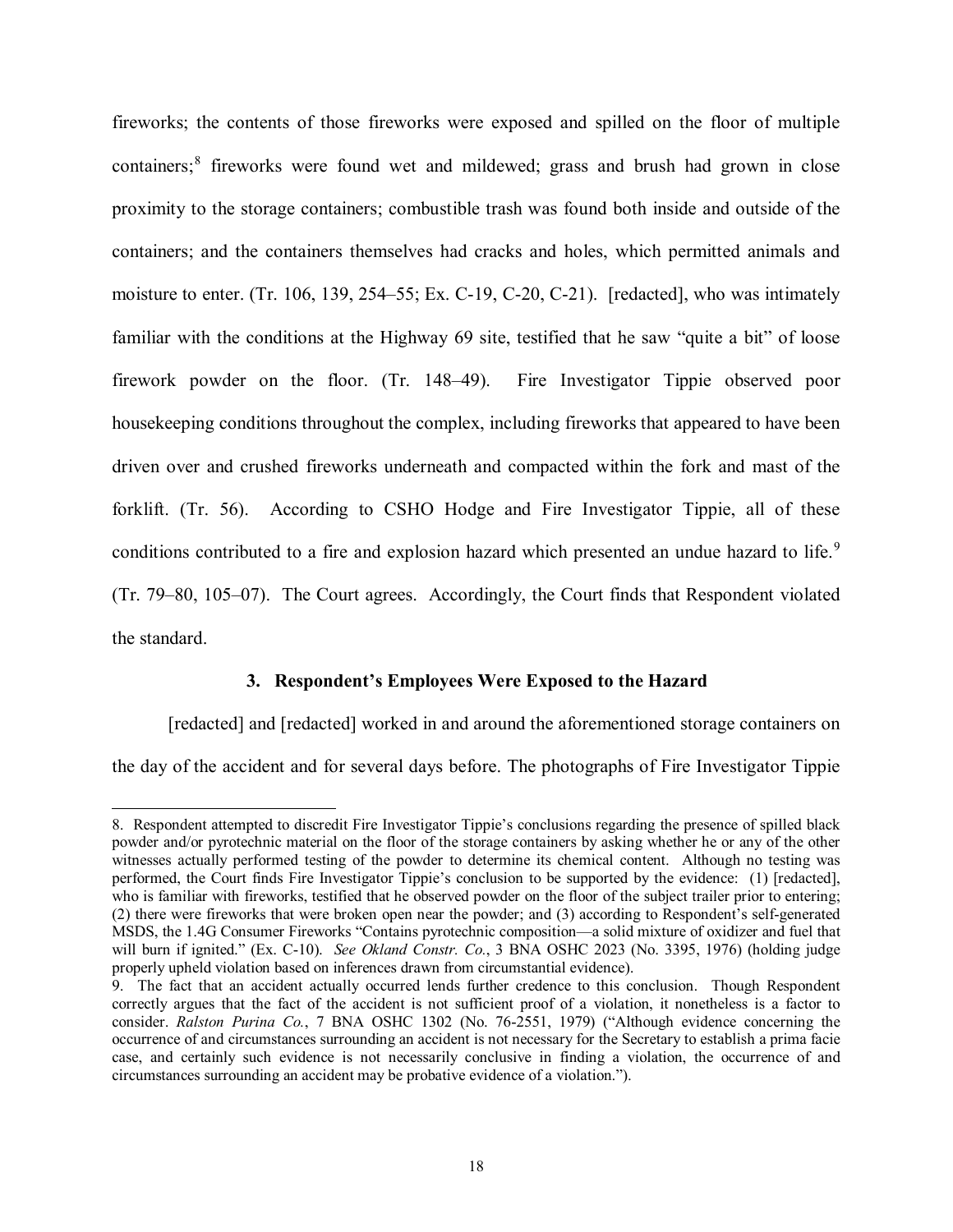illustrate hazardous conditions, such as those described above, existed throughout the Highway 69 worksite. (Ex. C-19, C-20, C-21). Irrespective of the specific cause of the accident in this case, the Court finds violative conditions existed throughout the Highway 69 worksite due to Respondent's hands-off, "out-of-sight, out-of-mind" approach to it. *See American Wrecking Corp.*, 19 BNA OSHC 1703, 1707 n.4 (No. 96-1330, 2001) (consolidated) ("Determining whether the standard was violated is not dependent on the cause of the accident."), *aff'd in part, rev'd in part*, 351 F.3d 1254 (D.C. Cir. 2003) (reversing willful characterization). As a result, [redacted], [redacted], and Moutz were exposed to fire and explosion hazards posed by the poor housekeeping conditions at the Highway 69 worksite.

### **4. Respondent Had Knowledge of the Conditions**

"To establish knowledge, the Secretary must prove that the employer knew or, with the exercise of reasonable diligence, should have known of the conditions constituting the violation." *Central Florida Equip. Rentals, Inc.*, 25 BNA OSHC 2147 (No. 08-1656, 2016). To satisfy this burden, Complainant must show "knowledge of the *conditions* that form the basis of the alleged violation; not whether the employer had knowledge that the conditions constituted a hazard." *Id.* "When a corporate employer entrusts to a supervisory employee its duty to assure employee compliance with safety standards, it is reasonable to charge the employer with the supervisor's knowledge[,] actual or constructive[,] of noncomplying conduct of a subordinate." *Mountain States Tel. & Tel. Co. v. Occupational Safety & Health Review Comm'n*, 623 F.2d 155, 158 (10th Cir. 1980).

Respondent's production supervisor, Moutz, was present at the Highway 69 worksite on the day of the accident. (Tr. 163–64). He testified that they had not been to the Highway 69 facility in at least 15 months since they moved to the Superior facility. (Tr. 163). He also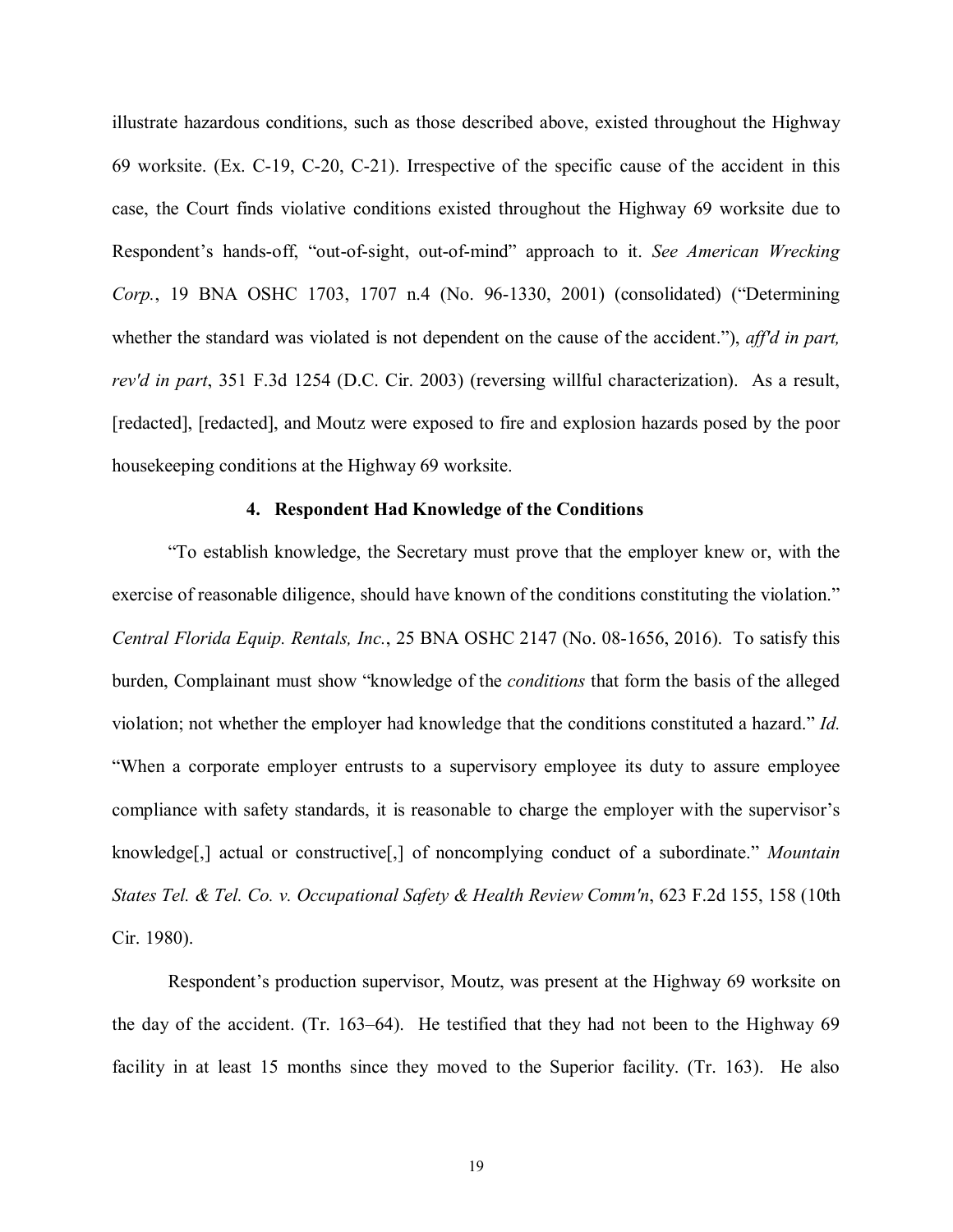testified that he specifically observed the conditions described above—including the condition of the bunker at issue—and as represented in the photographs found in Exhibit C-19. (Tr. 163; Ex. C-19 at 6). Moutz noted that the Highway 69 facility "was never like that" when they were operating at that location. (Tr. 163). Thus, not only were violative conditions present at the facility, but Respondent's production supervisor was aware that the conditions existed. Accordingly, the Court finds that Respondent had actual knowledge of the conditions through the knowledge of Moutz.

Further, the Court also finds that Respondent had constructive knowledge of the conditions at the Highway 69 worksite. Notwithstanding the move to the Superior facility, Respondent nonetheless continued to store old fireworks at the Highway 69 worksite. As compared to the extensive program of clean-up at the Superior facility, Moutz noted that such a program no longer existed at the Highway 69 facility because "there was no one there", at least not on a regular basis. (Tr. 165). In light of Respondent's knowledge of the contents of the containers, their location, and the length of time it had been since any housekeeping had occurred at the Highway 69 worksite, the Court finds that a reasonable employer, in Respondent's position, should have been aware of these conditions and taken steps to abate them.

### **5. The Violation Was Serious**

A violation is "serious" if there was a substantial probability that death or serious physical harm could have resulted from the violative condition. 29 U.S.C.  $\S$  666(k). Complainant need not show that there was a substantial probability that an accident would actually occur; he need only show that if an accident occurred, serious physical harm could result. *Phelps Dodge Corp. v. OSHRC*, 725 F.2d 1237, 1240 (9th Cir. 1984). If the possible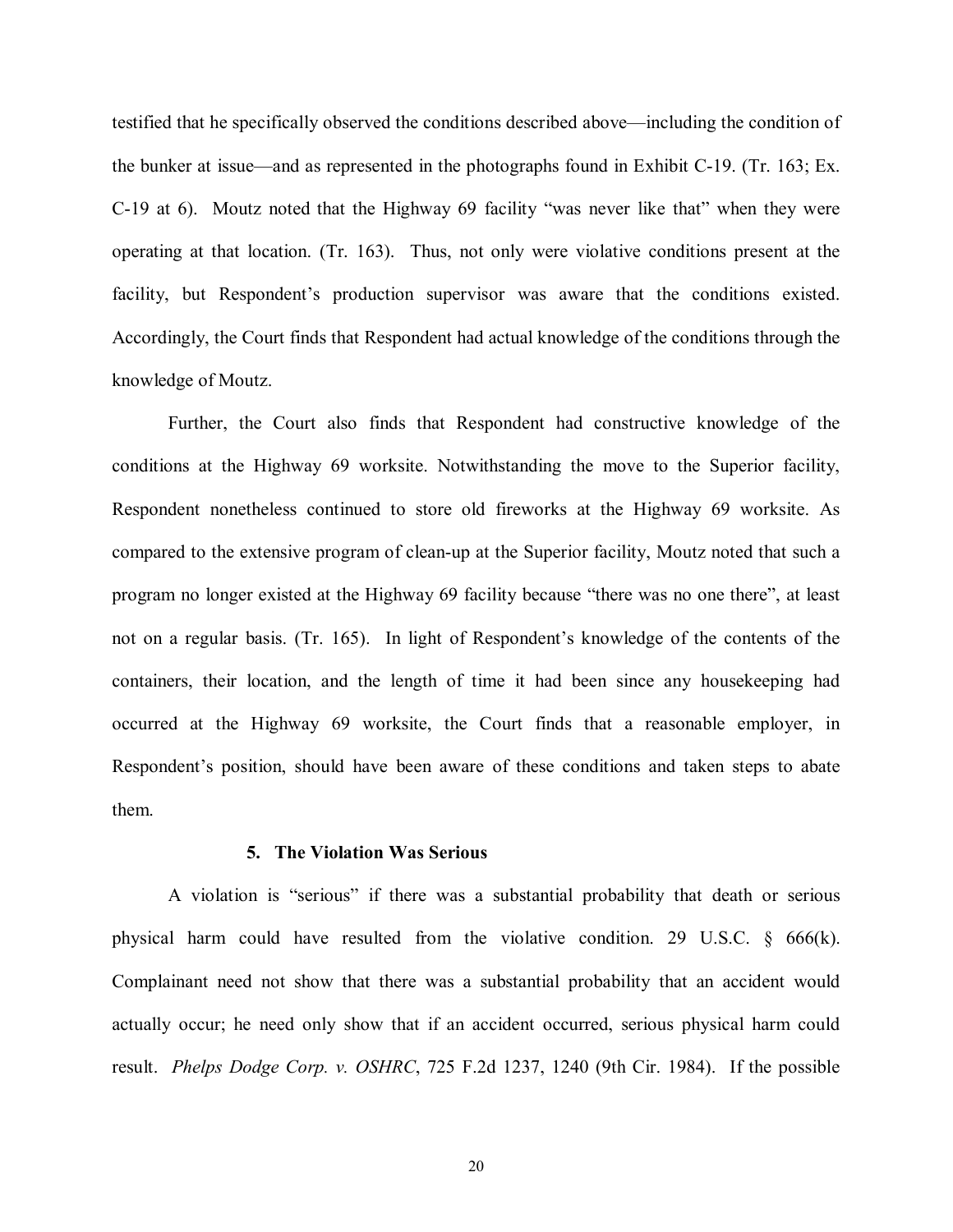injury addressed by a regulation is death or serious physical harm, a violation of the regulation is serious. *Mosser Construction*, 23 BNA OSHC 1044 (No. 08-0631, 2010); *Dec-Tam Corp*., 15 BNA OSHC 2072 (No. 88-0523, 1993).

The Court has already found that Respondent's employees were exposed to fire and explosion hazards at the Highway 69 worksite. *See* Section IV.B.3, *supra*. Likely injuries resulting from exposure to fire and/or explosion include burns of various degrees, struck-by injuries, and the possibility of death. (Tr. 249, 256–57). In addition, the standard itself is couched in terms of conditions that are "unduly hazardous to human life". 29 C.F.R. § 1910.109(b)(1). Accordingly, the Court finds that the violation was serious. Thus, Citation 1, Item 1 is AFFIRMED as alleged by Complainant.

# **C. Citation 1, Item 2**

Complainant alleged a serious violation of the Act in Citation 1, Item 2 as follows:

29 CFR  $1910.132(d)(1)$ : The employer did not assess the workplace to determine if hazards are present or are likely to be present, which necessitate the use of personal protective equipment (PPE):

On or about 8/12/2014, at the workplace at 689 S. Highway 69, Pittsburg KS: Employees engaged in material handling activities in container 155 were exposed to fire and struck-by hazards in that a job hazard analysis had not been performed in order to determine what PPE was needed while loading and unloading fireworks.

*See* Citation and Notification of Penalty at 11; *see also Second Amended Complaint* at 3.

The cited standard provides:

The employer shall assess the workplace to determine if hazards are present, or are likely to be present, which necessitate the use of personal protective equipment (PPE).

29 C.F.R. § 1910.132(d)(1).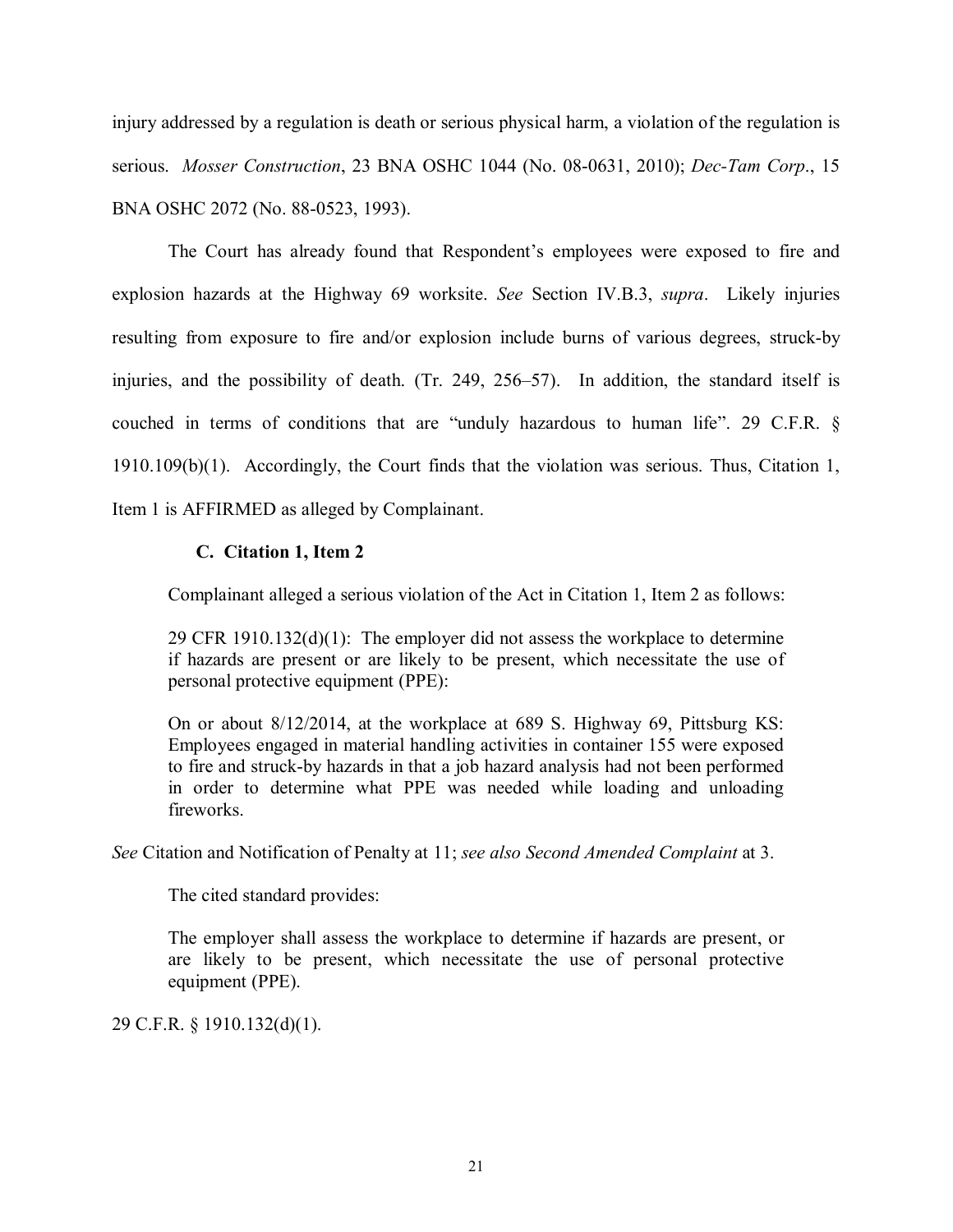### **1. The Standard Applies**

The terms of the standard indicate that "the employer *shall* assess the workplace" to make determinations regarding the appropriate use of PPE. 29 C.F.R.  $\S$  1910.132(d)(1). It is not conditional; it applies generally to all employers whose employees are potentially exposed to hazards. Thus, the standard applies.

### **2. The Terms of the Standard Were Violated**

The Court also finds the terms of the standard were violated. The standard requires five things: (1) the performance of an assessment; (2) selection of appropriate PPE; (3) requiring its use; (4) communication of selection decision; (5) ensuring proper fit of PPE. *Id.* Respondent contends that it performed the foregoing assessment and that Complainant "offered no proof that a hazard that presented and [sic] undue risk to life was not properly assessed." *Resp't Br.* at 16. The Court disagrees.

First, Complainant is not required to prove that a hazard presented an "undue risk to life" in making a PPE assessment; rather, it is only required to determine if hazards are present that necessitate PPE. In that respect, Complainant identified a number of hazards to which Respondent's employees were exposed, including fire and explosion hazards and struck-by hazards resulting from material handling. (Tr. 208). Second, there is absolutely no evidence to corroborate Respondent's claim that it performed a hazard assessment. Complainant's own supervisor, Moutz, testified he "didn't even think of" performing a worksite assessment to determine whether PPE was required. (Tr. 186). Similarly, CSHO Hodge testified that he spoke to Respondent's Human Resource Director, Jim Ramsey, who told him that Respondent had not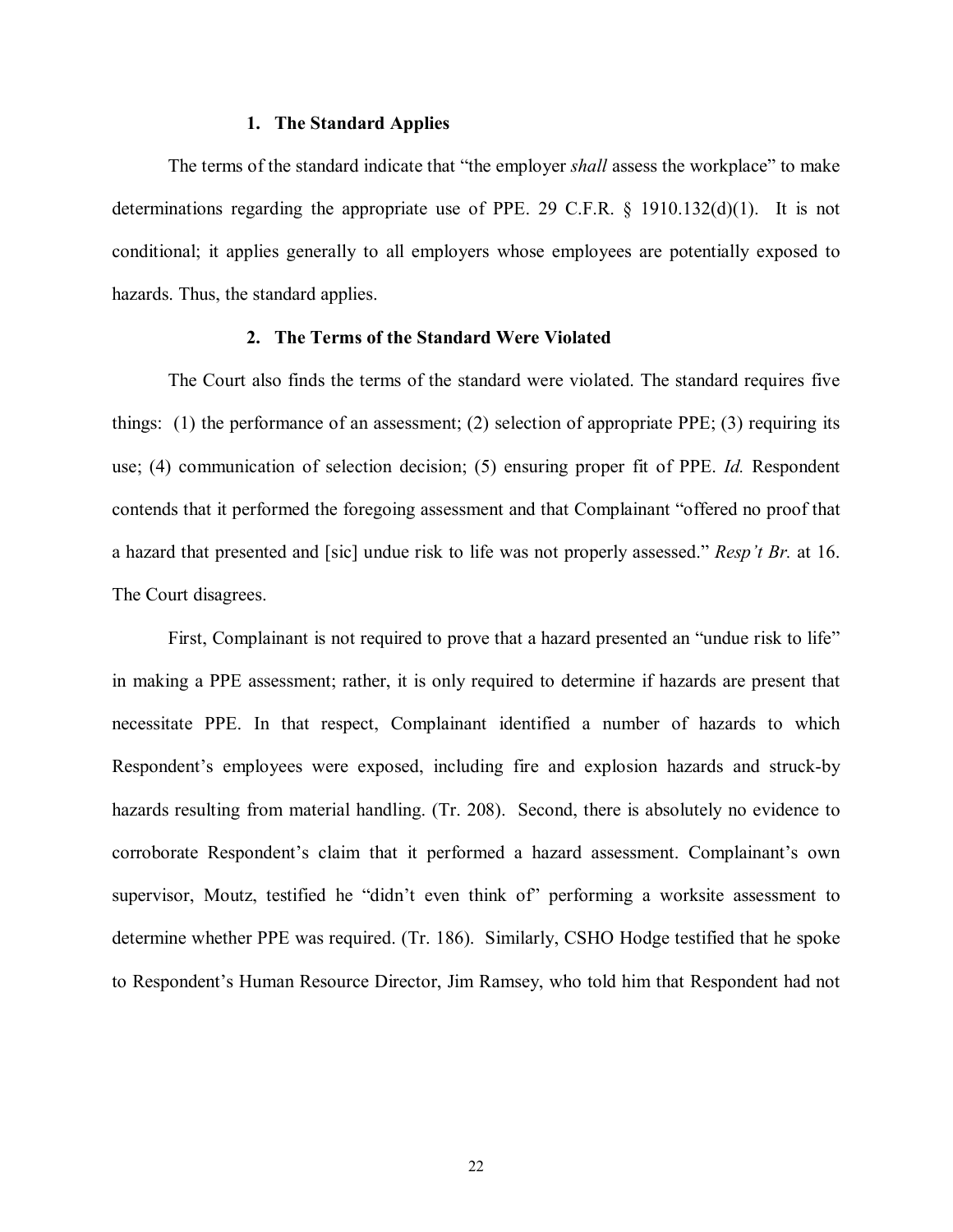performed a hazard assessment. (Tr. 237–38). In addition, Respondent did not have any documentation indicating that an assessment had been performed.<sup>[10](#page-22-0)</sup>

Based on the foregoing, the Court finds that the terms of the cited standard were violated.

## **3. Respondent's Employees Were Exposed to the Hazard**

For the same reasons expressed above in Section IV.B.3, *supra*, the Court finds that Respondent's employees were exposed to a hazard necessitating the use of PPE.

### **4. Respondent Had Knowledge of the Conditions**

The obligation to perform a hazard assessment belongs to Respondent's management team. *See* 29 C.F.R. § 1910.132(d)(1) ("[T]he employer shall . . . ."). According to two different members of Respondent's management team, Moutz and Ramsey, Respondent had not performed a PPE assessment. Thus, the Court finds that Respondent had knowledge of the violation.

### **5. The Violation Was Serious**

CSHO Hodge identified multiple hazards at the Highway 69 worksite, including fire, explosion, and struck-by hazards, none of which were identified or assessed through a workplace hazard assessment, nor were they addressed through the selection and use of PPE. CSHO Hodge testified that exposure to any of these hazards could result in serious injuries, including crushing injuries, burns, and even death. (Tr. 206–208). Accordingly, the Court finds that the violation was serious. Thus, Citation 1, Item 2 is AFFIRMED as alleged by Complainant.

### **D. Citation 1, Item 3**

 $\overline{a}$ 

Complainant alleged a serious violation of the Act in Citation 1, Item 3 as follows:

<span id="page-22-0"></span><sup>10.</sup> Contrary to the arguments of Respondent, though 1910.132(d)(1) does not require documentation of the assessment, 1910.132(d)(2) does. *See* 29 C.F.R. § 1910.132(d)(2) (requiring verification of hazard assessment through written certification). The lack of such certification is not sufficient evidence in and of itself to prove a violation; however, it is strong evidence that such an evaluation did not occur.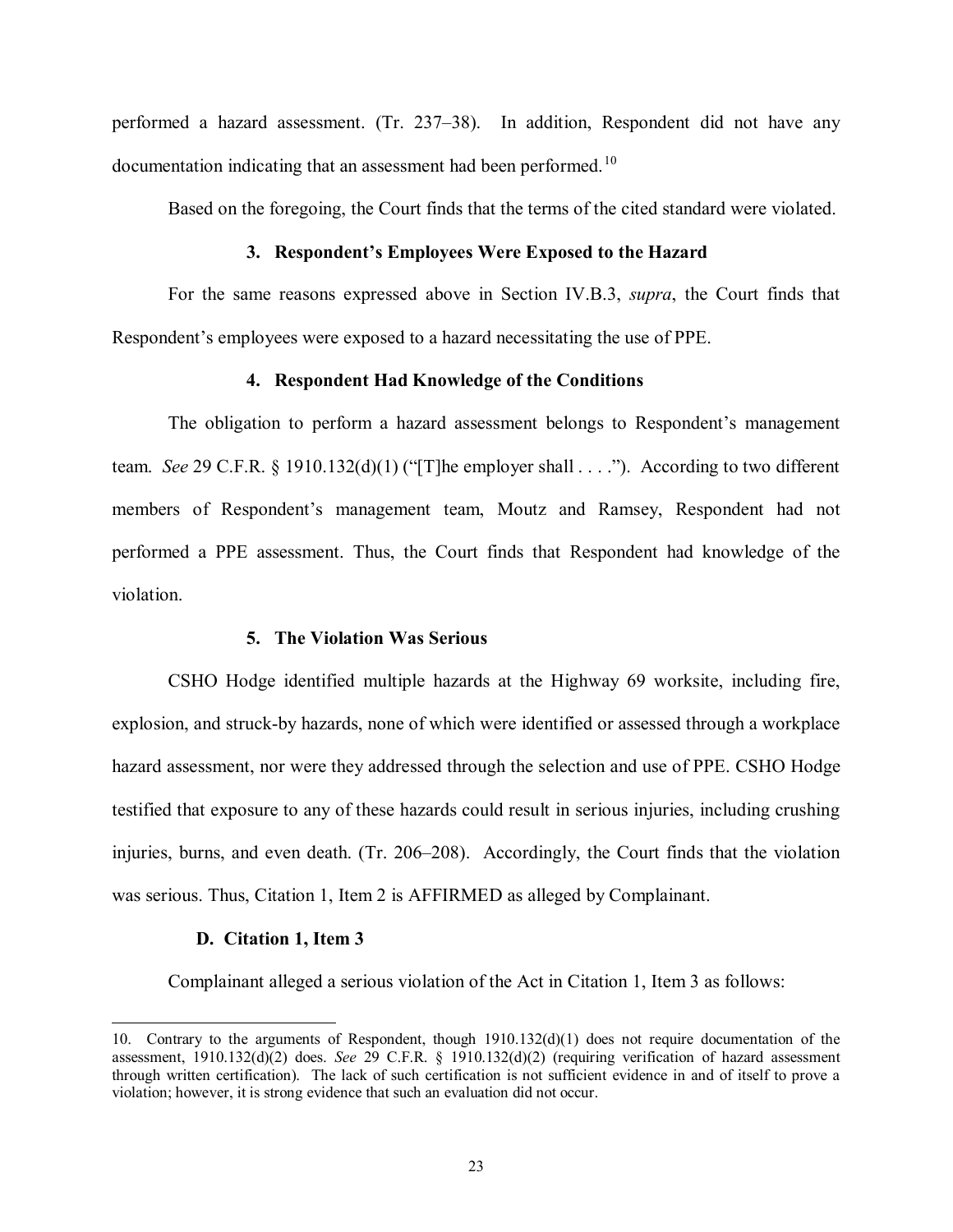29 CFR 1910.157 $(g)(1)$ : An educational program was not provided for all employees to familiarize them with the general principles of fire extinguisher use and the hazards involved with incipient stage fire fighting:

On or about 8/12/2014, at the workplace at 689 S. Highway 69, Pittsburg KS: Employees engaged in fire extinguishing activities were exposed to fire hazards in that an educational program to familiarize employees with the general principles of the use of fire extinguishers had not been developed and implemented.

*See* Citation and Notification of Penalty at 13; *see also Second Amended Complaint* at 3.

The cited standard provides:

Where the employer has provided portable fire extinguishers for employee use in the workplace, the employer shall also provide an educational program to familiarize employees with the general principles of fire extinguisher use and the hazards involved with incipient stage fire fighting.

29 C.F.R. § 1910.157(g)(1).

# **1. The Standard Applies**

According to the *Scope and application* paragraph of 29 C.F.R. § 1910.157:

The requirements of this section apply to the placement, use, maintenance, and testing of portable fire extinguishers provided for the use of employees. . . . Where extinguishers are provided but are not intended for employee use *and* the employer has an emergency action plan and a fire prevention plan that meet the requirements of 29 CFR 1910.38 and 29 CFR 1910.39 respectively, then only the requirements of paragraphs (e) and (f) of this section apply.

29 C.F.R. § 1910.157(a) (emphasis added). There is no dispute Respondent provided portable

fire extinguishers at the Highway 69 worksite. (Tr. 181, 184–85). Respondent claims, however,

that its employees were instructed not to fight fires and to evacuate the premises in the event of

one. That, however, only covers one part of the exception described above. In addition to the

fire extinguishers not being intended for employee use, Respondent must also have an emergency action plan and a fire protection plan that comply with §§ 1910.38 and 1910.39.

Respondent failed to establish those elements. S*ee C.J. Hughes Constr. Inc.*, 17 BNA OSHC

1753, 1756 (No. 93-3177, 1996) ("A party seeking the benefit of an exception to a legal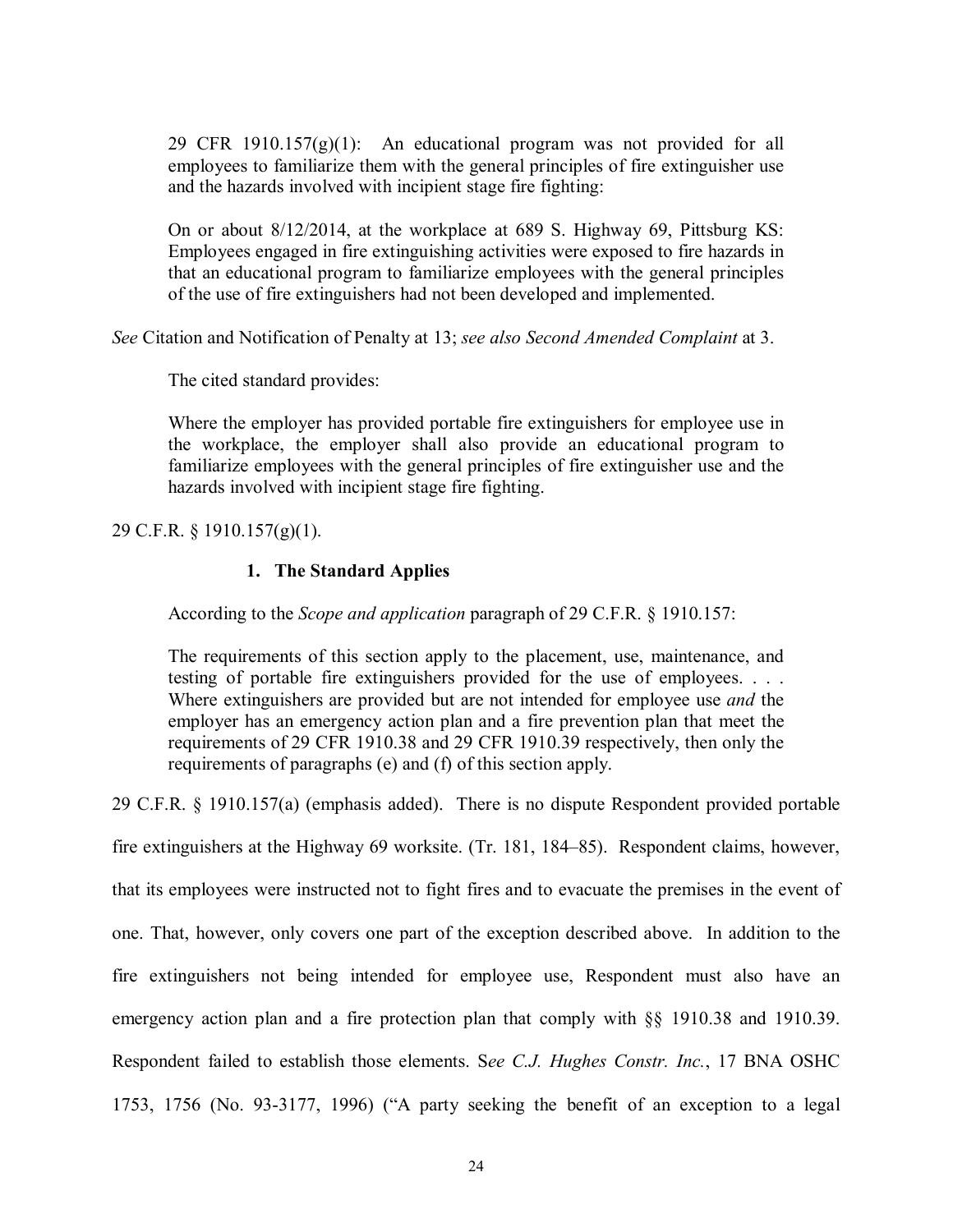requirement has the burden of proof to show that it qualifies for the exception."). Therefore the Court finds the standard applies.

## **2. The Terms of the Standard Were Violated**

The Court also finds the terms of the standard were violated. In its brief and at trial, Respondent admitted that it does not have a formal fire extinguisher program in place. This was illustrated by Moutz's testimony. He testified first that Respondent did not have a program that he knew of, but that "we all use them, but there's no official training, but you pull the pin and pul [sic] the trigger. I mean, that's about all there is to a fire extinguisher." (Tr. 186). Ramsey also admitted to CSHO Hodge that Respondent did not provide the required educational training. (Tr. 242–43). The Court finds that the terms of the standard were violated.

### **3. Respondent's Employees Were Exposed to the Hazard**

According to Moutz, employees have used fire extinguishers in the past at fireworks shoots. (Tr. 186). In addition, Ramsey told CSHO Hodge that he believed one of the fire extinguishers at the Highway 69 site was used on the day of the incident because it was not fully charged. (Tr. 241). As noted above, Respondent's employees were exposed to fire and explosion hazards due to the conditions at the Highway 69 worksite. The Court accepts CSHO Hodge's testimony that attempting to put out a fire with an employer-provided extinguisher without having proper training exposes employees to potential fire hazards. In that respect, the Court finds Respondent's employees were exposed to the hazard.

### **4. Respondent Had Knowledge of the Conditions**

Both Moutz and Ramsey, members of Respondent's management team, were aware of the lack of any fire extinguisher education training. As members of management, Moutz's and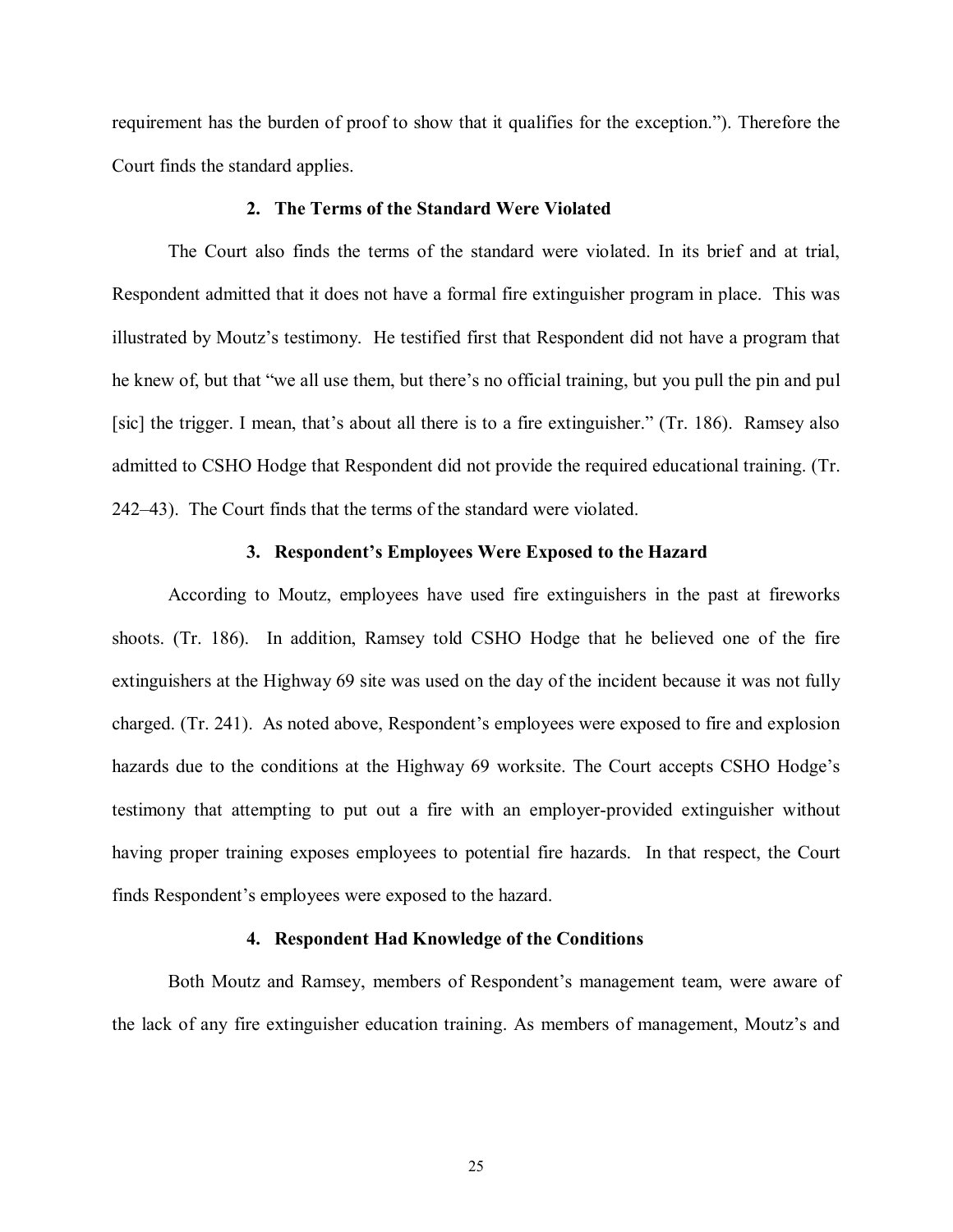Ramsey's knowledge is imputable to Respondent. *See* Section IV.B.4, *supra*. Accordingly, Respondent had actual knowledge of the violation. Respondent does not dispute this fact.

## **5. The Violation Was Serious**

CSHO Hodge testified that, counter to the assertions of Moutz, operation of a fire extinguisher is not just a pull-and-shoot operation. (Tr. 241–42). He stated the primary hazard stemming from this type of violation is the possibility of an untrained employee failing to extinguish an incipient fire, only to be overcome by the flames and/or smoke inhalation. (Tr. 242). As previously noted, exposure to either of these hazards could cause serious injury, up to and including death. Accordingly, the Court finds the violation is serious. Thus, Citation 1, Item 3 is AFFIRMED as alleged by Complainant.

# **E. Citation 1, Item 4**

Complainant alleged a serious violation of the Act in Citation 1, Item 4 as follows:

29 CFR 1910.178(c)(2)(vii): Power-operated industrial trucks designated as DY, EE, or EX were not used in atmospheres in which combustible dust is not normally in suspension in the air by normal operation of equipment or apparatus but where deposits or accumulations of such dust could be ignited by arcs or sparks originating in the truck.

On or about 8/12/2014, at the workplace at 689 S. Highway 69, Pittsburg KS: Employees engaged in material handling activities using a LP forklift inside container 155 were exposed to fire hazards in that the forklift was not designated as safe for operations when combustible dust may be present.

*See* Citation and Notification of Penalty at 14; *see also Second Amended Complaint* at 3.

The cited standard provides:

Only approved power-operated industrial trucks designated as DY, EE, or EX shall be used in atmospheres in which combustible dust will not normally be in suspension in the air or will not be likely to be thrown into suspension by the normal operation of equipment or apparatus in quantities sufficient to produce explosive or ignitable mixtures but where deposits or accumulations of such dust may be ignited by arcs or sparks originating in the truck.

29 C.F.R. § 1910.178(c)(2)(vii).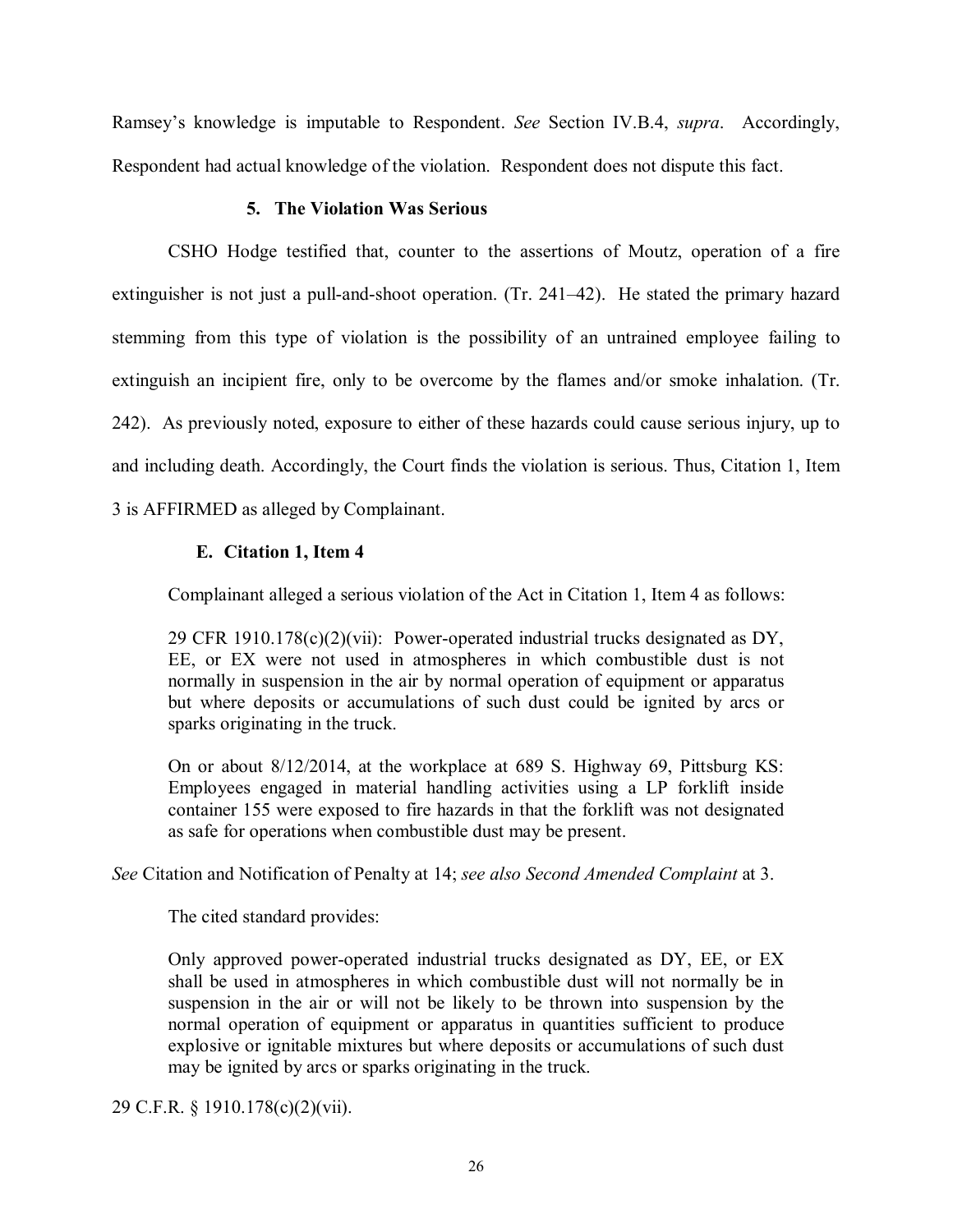## **1. The Standard Applies**

According to 1910.178(a)(1), "This section contains safety requirements relating to fire protection, design, maintenance, and use of fork trucks . . . and other specialized industrial trucks powered by electric motors or internal combustion engines." 29 C.F.R.  $\&$  1910.178(a)(1). Thus, at the most general level, the standards found under section 1910.178 apply. With respect to the cited subsection,  $1910.178(c)(2)(vii)$ , its requirements are only applicable if certain conditions are met: (1) deposits or accumulations of combustible dust; and (2) such accumulations or deposits may be ignited by arcs or sparks originating in the truck. *See id.*

Respondent's primary contention is that neither CSHO Hodge nor Fire Investigator Tippie collected a sample of the purported combustible dust to determine the contents through laboratory testing. In particular, Respondent claims CSHO Hodge did not follow any of the requirements of the directive governing combustible dust inspection procedures. (Ex. C-13). The Court finds such testing was unnecessary.

Complainant correctly notes that the Act does not define "combustible dust" and, therefore, relies on the definition provided in OSHA's Compliance Directive, CPL 03-00-008, *Combustible Dust National Emphasis Program*: "A combustible particulate solid that presents a fire or deflagration hazard when suspended in air or some other oxidizing medium over a range of concentrations, regardless of particle size or shape." (Ex. C-13 at 10).<sup>11</sup> A "combustible" particulate solid" is further defined as "any combustible solid material composed of distinct particles or pieces, regardless of size, shape, or chemical composition." The directive also indicates testing requirements for combustible dust.<sup>[12](#page-26-1)</sup> (Ex. C-13).

<span id="page-26-0"></span><sup>11.</sup> These definitions track the NFPA standard for combustible dust as well. (Ex. R-2, NFPA 654).

<span id="page-26-1"></span><sup>12.</sup> It should be noted that an addendum to CPL 03-00-008 indicates that "this directive is not intended for inspections of explosives and pyrotechnics manufacturing facilities covered by the Process Safety management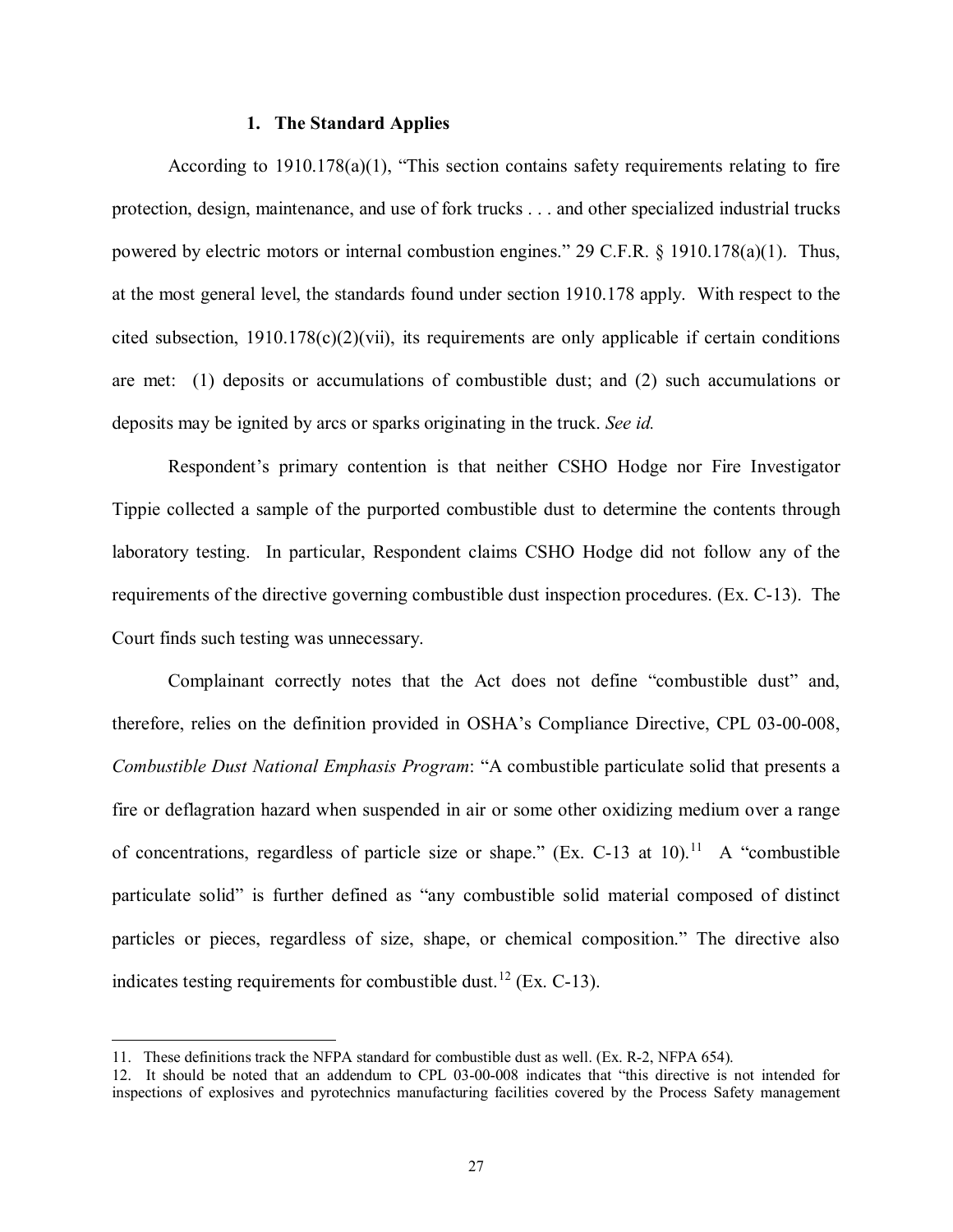Complainant does not dispute that it did not take samples of the spilled firework material from inside of the trailers; however, he claims such testing was not necessary because fireworks are a commonly known combustible substance. *Compl't Br.* at 23. While the Court does not entirely agree with that argument, there is nonetheless sufficient evidence to establish the combustibility of the spilled contents of the fireworks in the container at issue, as well as other storage containers at the Highway 69 worksite. As noted above, Respondent's own MSDS sheet, which is generally applicable to all 1.4G fireworks at its facility, indicates the contents of the 1.4G consumer fireworks are "a solid mixture of oxidizer and fuel that will burn if ignited." (Ex. C-10). In other words, this is not a question or whether the spilled contents of the broken fireworks will combust under the proper conditions as in the case of the other dusts identified in CPL 03-00-008; rather, the fuel contained within the fireworks is already combined with an oxidizing medium to cause an explosion upon ignition. (Ex. C-10; *see* Ex. C-19 at 18–19 (showing fireworks packages indicating "WARNING – SHOOTS FLAMING BALLS – CAREFULLY READ OTHER WARNING ON BACK PANEL"). The distinction is important—the sources for the types of dust in the Combustible Dust CPL are not, in and of themselves, volatile. (Ex. C-13 at 1). However, the source of the dust identified in the storage containers is unquestionably so—the fireworks identified by [redacted] and Moutz were intended to ignite, achieve flight, flash, and explode, all through the process of combustion. (Ex. C-19 at  $9-11$ ).

In addition to the foregoing, [redacted], who had observed the condition of the bunker at issue prior to the fire and had years of experience working around fireworks, testified he saw

<sup>(</sup>PSM) standard . . . . (Ex. C-13 at 4). Although Respondent does not engage in pyrotechnic manufacturing, such an exception clarifies that pyrotechnic and/or explosive materials are not characterized in the same way as other combustible dusts, e.g., cotton, wood, metal, or carbonaceous materials.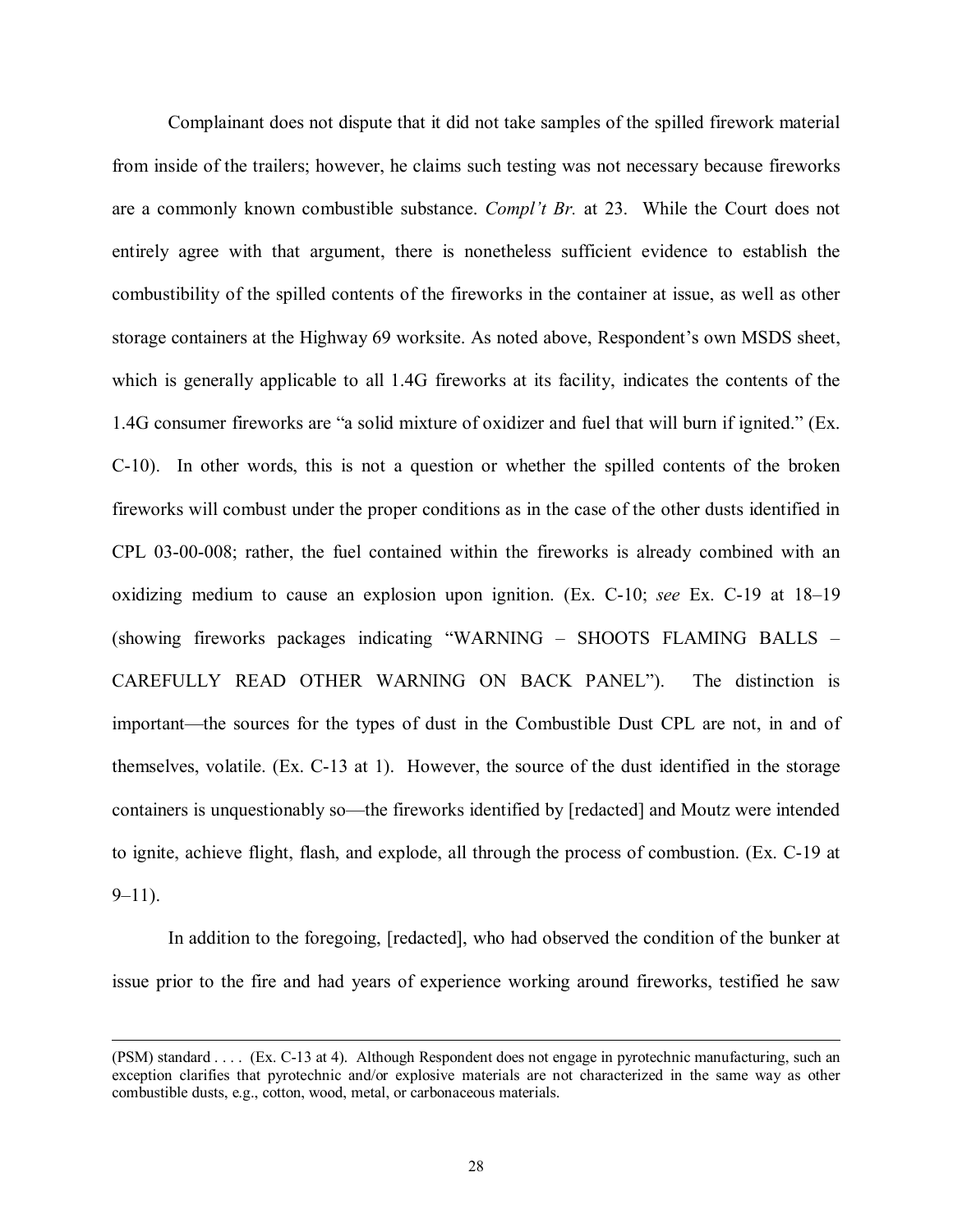broken-open fireworks with their contents spilled onto the floor of the bunker. (Tr. 143–44). Fire Investigator Tippie, who has years of experience working with explosives and has specific experience related to pyrotechnics, also testified that he observed broken-open fireworks with their contents spilled onto the floor. (Tr. 62). Given the contents of the fireworks, combined with the observations of [redacted] and Fire Investigator Tippie, the Court finds that it is reasonable to infer that combustible dust was present at Respondent's worksite.<sup>13</sup> Thus, the standard applies.

#### **2. The Terms of the Standard Were Violated**

The Court also finds the terms of the standard were violated. First, as discussed above, the storage container at issue, as well as other storage containers at the Highway 69 worksite, contained deposits or accumulations of combustible dust. *See* Section IV.B.2, *supra*. Second, though Respondent argues that the testimony regarding the actual ignition source of the fire in this case was not explicitly identified as "originating in the truck"; the specific cause of this accident is irrelevant to the question of whether the standard was violated. The cited standard states, "Only approved power-operated trucks designated as DY, EE, or EX shall be used . . . where deposits or accumulations of [combustible] dust may be ignited by arcs or sparks originating in the truck." 29 C.F.R. § 1910.178(c)(2)(vii). In other words, if there are deposits or accumulations of combustible dust that *may* be ignited by arcs or sparks originating in the truck, *only* DY, EE, or EX trucks can be used. The presumption regarding trucks not certified as DY, EE, or EX is already built into the standard—they produce sparks that could ignite combustible dust. *See id.* § 1910.178(b) (DY units "do not have any electrical equipment"; in EE units "the electric motors and all other electrical equipment are completely enclosed"; and EX units have "electrical fittings and equipment . . . designed, constructed and assembled [to be]

<span id="page-28-0"></span><sup>13.</sup> NFPA 1124 also defines "consumer fireworks" as "small fireworks devices containing restricted amounts of pyrotechnic composition designed primarily to produce visible or audible effects *by combustion*." (Ex. C-11 at 12).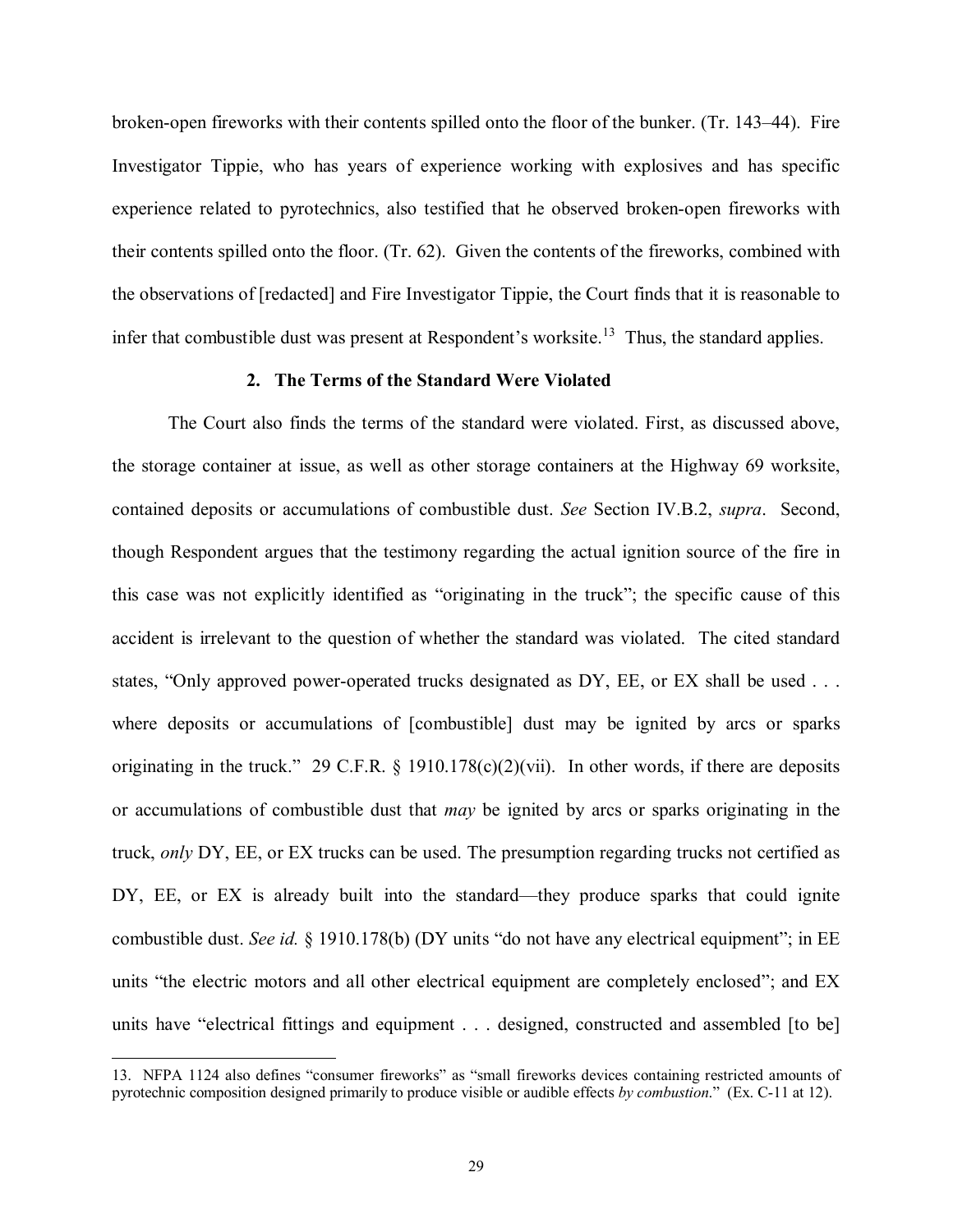used in certain atmospheres containing flammable vapors or dusts"). Respondent's employees were using a liquid propane (LP) designated forklift. (Tr. 174, 246). According to CSHO Hodge, an LP forklift is not intrinsically safe or rated for the conditions found at the Highway 69 worksite because it can "produce a spark or excessive heat, which would then be the source of ignition . . . ." (Tr 249). This comports with 1910.178, which characterizes an LP unit as "similar to the G unit except that liquefied petroleum gas is used for fuel instead of gasoline." 29 C.F.R. § 1910.178(b)(10). G units are "gasoline powered units *having minimum acceptable safeguards against inherent fire hazards*." *Id.* § 1910.178(b)(8) (emphasis added). Because the forklift Respondent was using was not appropriate for the conditions, the Court finds the terms of the standard were violated.<sup>[14](#page-29-0)</sup>

# **3. Respondent's Employees Were Exposed to the Hazard**

[redacted] and [redacted] were utilizing a liquid propane forklift in storage containers that contained accumulations of combustible, pyrotechnic material. As noted previously in this opinion, this exposed them to fire, explosion, and struck-by hazards. *See* Section IV.B.3, *supra*. Thus, the Court finds that Respondent's employees were exposed to the hazard.

### **4. Respondent Had Knowledge of the Conditions**

[redacted] testified and Moutz confirmed that Respondent's employees used LP forklifts. (Tr. 133, 174, 249–250). Moutz told CSHO Hodge that Respondent had not considered using a different type of forklift, and the evidence shows that no serious hazard evaluation was performed. (Tr. 250). Moutz also testified he observed [redacted] and [redacted] using the LP forklift to unload fireworks and material from the storage containers on the day of the accident. (Tr. 167–68). Further, as discussed repeatedly above, the Court has already found Respondent

<span id="page-29-0"></span><sup>14.</sup> This may not be the case under normal operations at the Superior facility, but the state of the fireworks and the containers at the Highway 69 facility were such that additional precautions were warranted.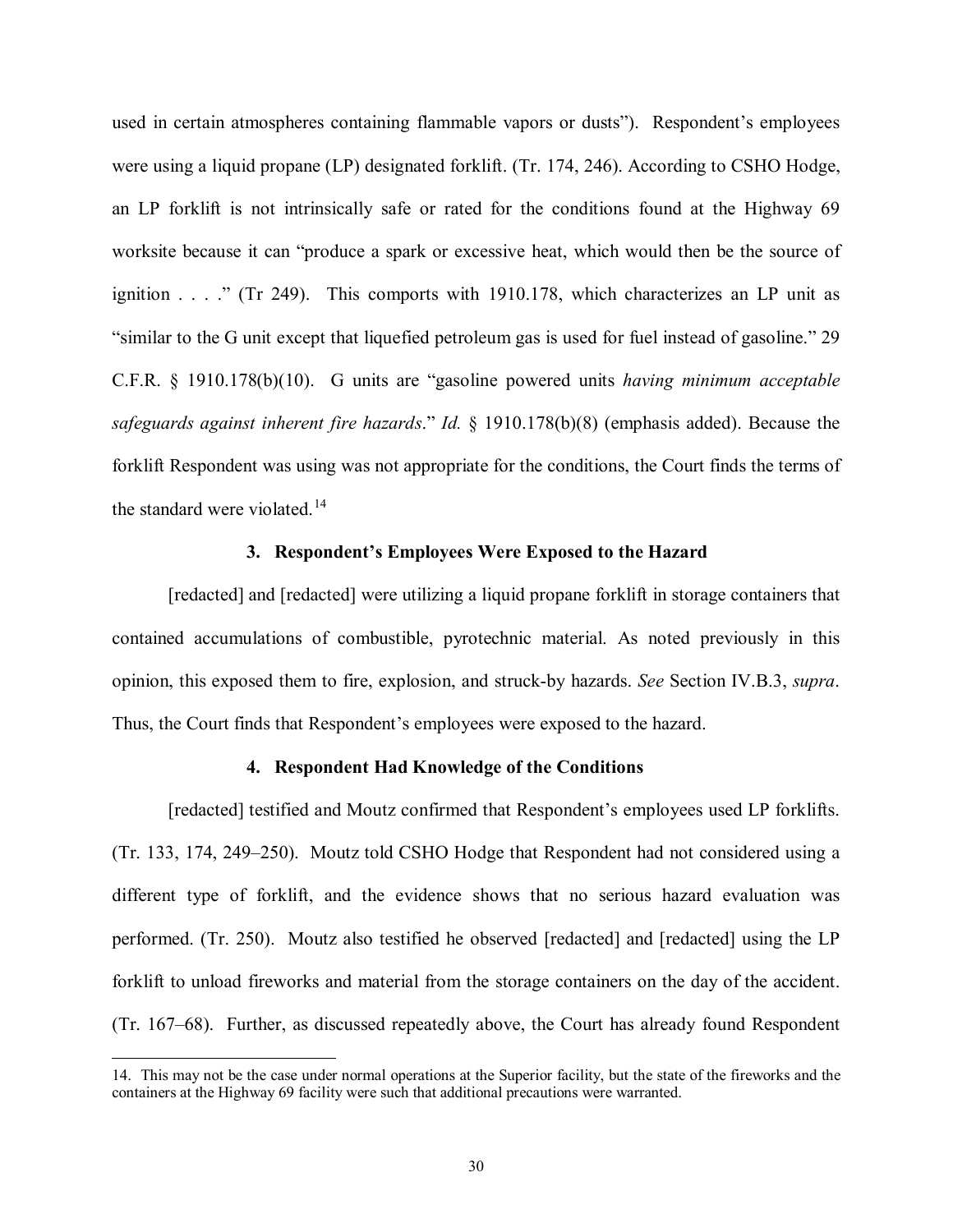was at least constructively aware of the conditions at the Highway 69 worksite. *See* Section IV.B.4, *supra*.

## **5. The Violation Was Serious**

For the same reasons expressed above with respect to Citation 1, Item 1, the Court finds the violation was serious. *See* Section IV.B.5. The Court hereby incorporates those findings herein. Accordingly, Citation 1, Item 4 is AFFIRMED as a serious violation of the Act.

# **F. Citation 2, Item 1**

Complainant alleged an other-than-serious violation of the Act in Citation 2, Item 1 as

follows:

29 CFR 1910.1200(e)(1): The employer did not develop, implement, and/or maintain at the workplace a written hazard communication program which describes how the criteria specified in 29 CFR 1910.1200(f), (g), and (h) will be met:

The employer has not developed a written hazard communication program.

*See* Citation and Notification of Penalty at 15; *see also Second Amended Complaint* at 3.

The cited standard provides:

Employers shall develop, implement, and maintain at each workplace, a written hazard communication program which at least describes how the criteria specified in paragraphs (f), (g), and (h) of this section for labels and other forms of warning, safety data sheets, and employee information and training will be met . . . .

29 C.F.R. § 1910.1200(e)(1).

## **1. The Standard Applies**

This section "requires chemical manufacturers or importers to classify the hazards of chemicals which they produce or import . . . . " 29 C.F.R.  $\S$  1910.1200(b)(1). As such, "This section applies to any chemical which is known to be present in the workplace in such a manner that employees may be exposed under normal conditions of use or in a foreseeable emergency."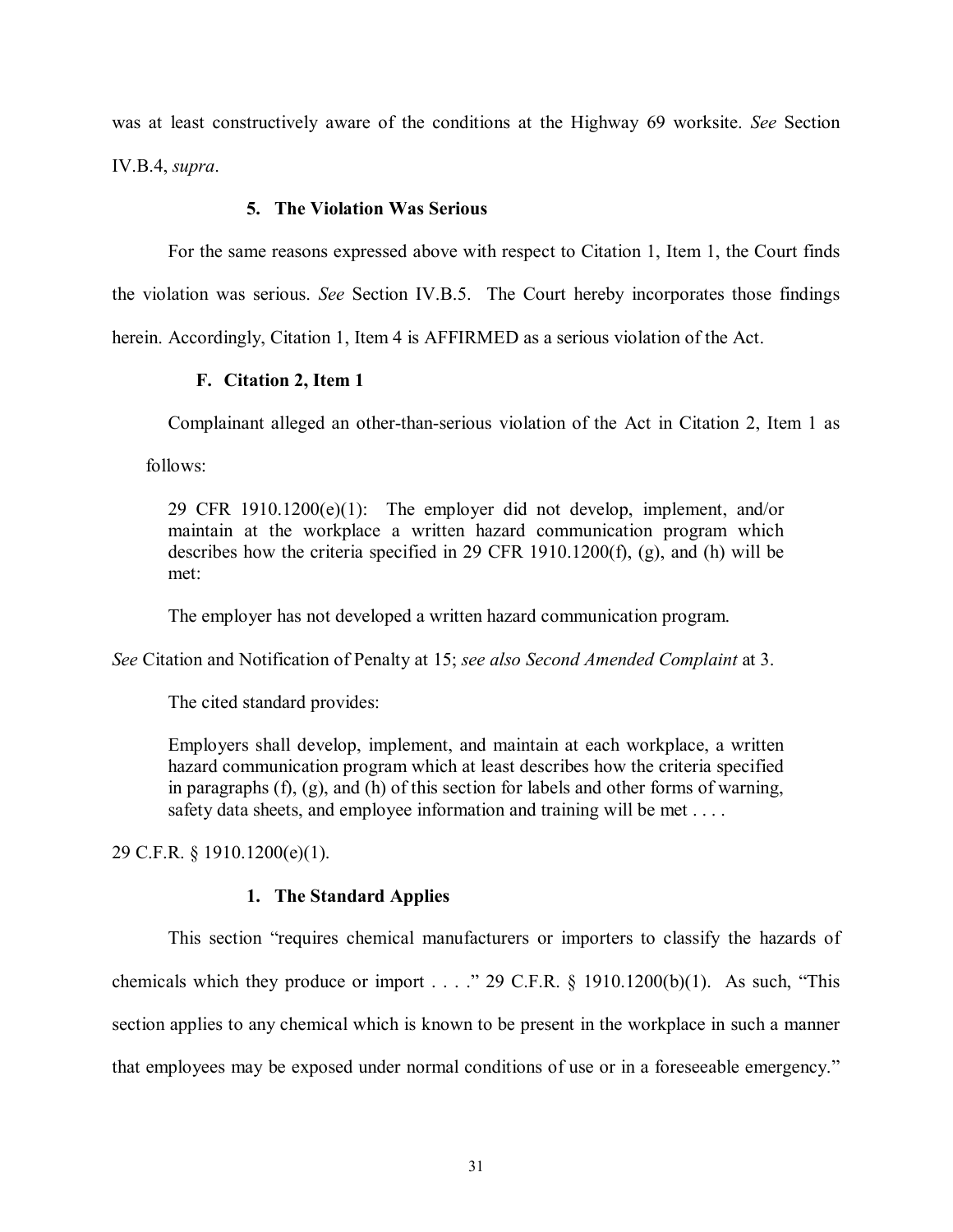*Id.* § 1910.1200(b)(2). A "foreseeable emergency" is defined as "any potential occurrence such as, but not limited to, equipment failure, rupture of containers, or failure of control equipment which could result in an uncontrolled release of a hazardous chemical into the workplace." *Id.* § 1910.1200(c).

Respondent contends the fireworks it imports and distributes are "articles", which are excepted from the requirements of 29 C.F.R. § 1910.1200. *See id.* §§ 1910.1200(b)(6)(v). Articles are defined as:

[A] manufactured item other than a fluid or particle: (i) which is formed to a specific shape or design during manufacture; (ii) which has end use function(s) dependent in whole or in part upon its shape or design during end use; and (iii) which under normal conditions of use does not release more than very small quantities, *e.g.*, minute or trace amounts of a hazardous chemical (as determined under paragraph (d) of this section), and does not pose a physical hazard or health risk to employees.

*Id.* § 1910.1200(c). The Court finds Respondent cannot establish that it is entitled to the benefit of this exception.

The first two elements of the definition of an article are easily established—fireworks are formed to a particular shape during manufacture, which facilitates the end use. The third element contains two parts: (1) under normal conditions of use, the article does not release more than very small quantities of hazardous chemicals; and (2) the article does not pose a physical hazard or health risk. According to this section, a "physical hazard" is defined as "a chemical that is classified as posing one of the following hazardous effects: explosive; flammable (gases, aerosols, liquids, or solids); oxidizer (liquid, solid, or gas); self-reactive; pyrophoric (liquid or solid); self-heating; organic peroxide; corrosive to metal; gas under pressure; or in contact with water emits flammable gas." *Id.* The same definition directs readers to review Appendix B to the standard, which is entitled "Physical Hazard Criteria". *Id.*; *see also* Appendix B to § 1910.1200 (defining and classifying explosives).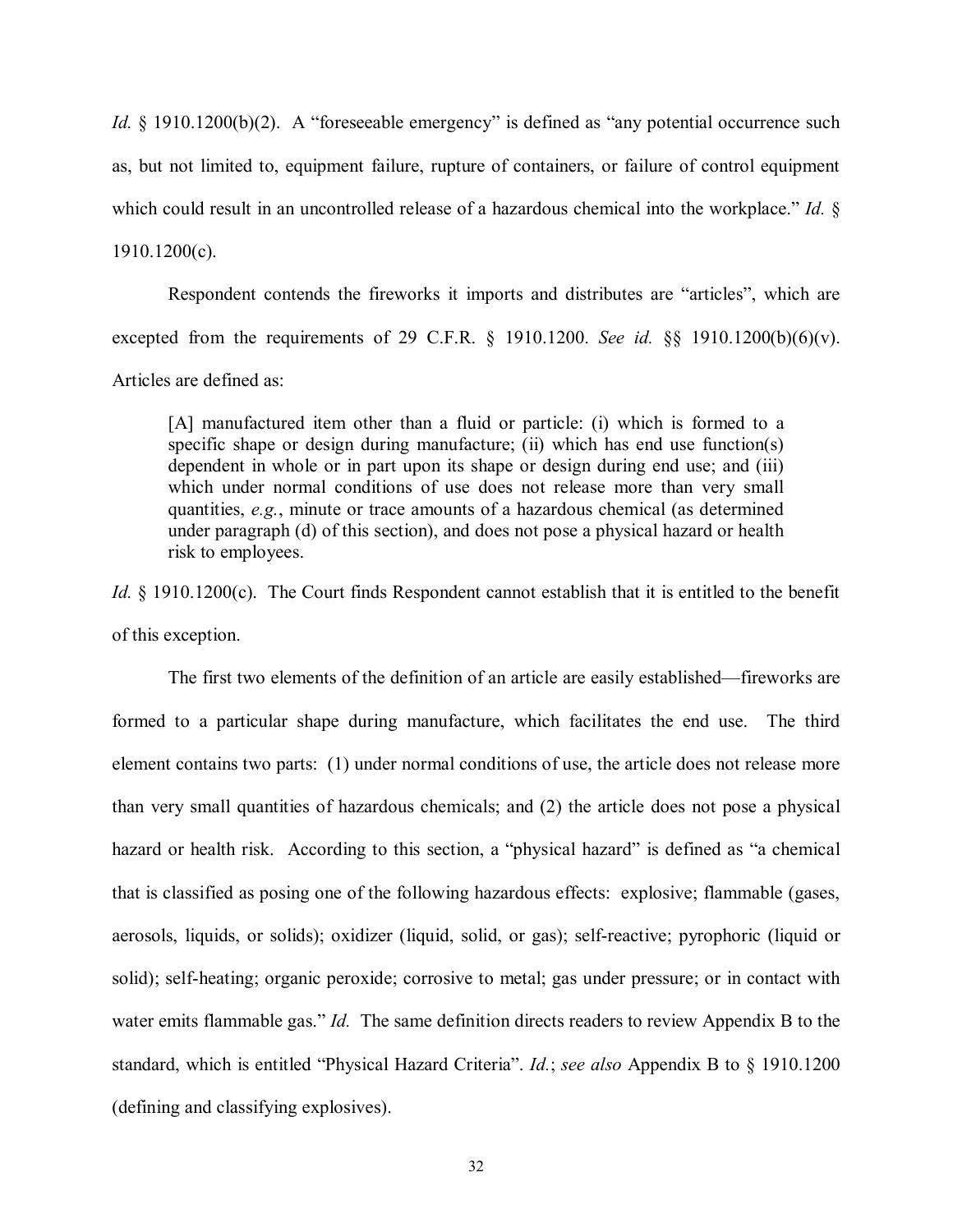Respondent's principal problem in attempting to prove the exception is that the purported articles pose a physical hazard. First, the parties agree the fireworks at the Highway 69 worksite are considered 1.4G explosives by the DOT. (Tr. 20). Second, § 1910.1200(c) defines an explosive chemical as a physical hazard. According to mandatory Appendix B, an explosive chemical is "a solid or liquid chemical which is in itself capable by chemical reaction of producing gas at such a temperature and pressure at such a speed as to cause damage to the surroundings. Pyrotechnic chemicals are included even when they do not evolve gases." *Id.* at Appendix B, Sec. B.1.1.1. (also describing items which contain explosive chemicals). In view of that definition, the appendix indicates that the class of explosives comprises:

(a) explosive chemicals; (b) explosive items, except devices containing explosive chemicals in such quantity or of such a character that their inadvertent or accidental ignition or initiation shall not cause any effect external to the device either by projection, fire, smoke, heat, or loud noise; and (c) chemicals and items not included under (a) and (b) above which are manufactured with the view to producing a practical explosive or pyrotechnic effect.

*Id.* at Appendix B, Sec. B.1.1.2. The only exceptions to this class are items that, although they contain explosive chemicals, will not cause any effect external to the item when ignited. *Id.* This is consistent with the definition of an article provided at 29 C.F.R. § 1910.1200(c), which includes manufactured items that do not release more than very small quantities of hazardous chemical under normal conditions of use. *Id.* § 1910.1200(c). The fireworks in the bunkers identified as "artillery shells" or were otherwise characterized as capable of flight, flashes, or explosions, do not fall within that limited exception. Accordingly, the Court finds the fireworks identified in Respondent's bunkers as capable of such effects are not "articles" under the terms of the Hazard Communication Standard.

Without the benefit of the exception, the Court finds that the standard applies to Respondent's workplace. According to the scope and application paragraph, this section applies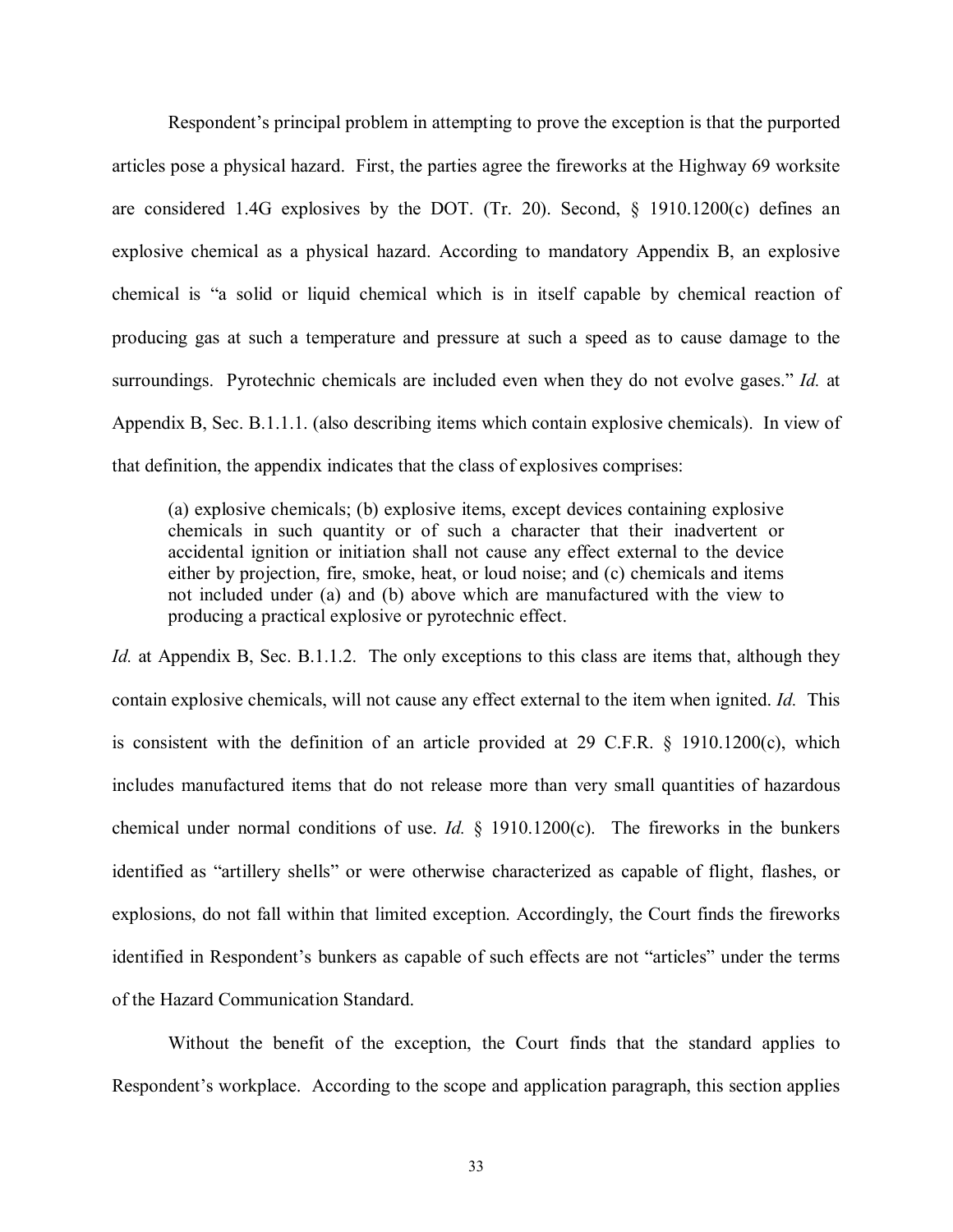to "any chemical which is known to be present in the workplace in such a manner that employees may be exposed under normal conditions of use or in a foreseeable emergency." *Id.* § 1910.1200(b)(2). At the very least, the facts of this case illustrate that Respondent's employees were exposed to a "foreseeable emergency" in that there was potential for "equipment failure, rupture of containers, or failure of control equipment which could result in an uncontrolled release of a hazardous chemical into the workplace." *Id.* § 1910.1200(c). Further, Respondent's MSDS described procedures for the clean-up of spilled items or exposed chemical composition, which illustrates exposure under normal conditions of use. (Ex. C-10). The state of the containers described by [redacted] and Fire Investigator Tippie do not suggest "minute or trace amounts" of a hazardous chemical such that the effects of its inadvertent or accidental ignition would be confined to the item/device/article. *See* 29 C.F.R. § 1910.1200(c), Appendix B, Sec. B.1.1.2.

### **2. The Terms of the Standard Were Violated**

CSHO Hodge asked Respondent's HR Manager, Ramsey, if Respondent had a hazard communication program and whether he could have a copy. (Tr. 260). Ramsey said that they did not have a hazard communication program. (Tr. 260). Subsequent requests for any sort of documentation were also unavailing. (Tr. 262). Because Respondent did not have a hazard communication program, the terms of the standard were violated.

### **3. Respondent's Employees Were Exposed to the Hazard**

For the same reasons expressed in Section IV.B.3, *supra*, the Court finds Respondent's employees were exposed to the hazard.

### **4. Respondent Had Knowledge of the Conditions**

As previously noted, Respondent's HR Manager told CSHO Hodge that they did not have a hazard communication program, and subsequent requests for documents illustrating such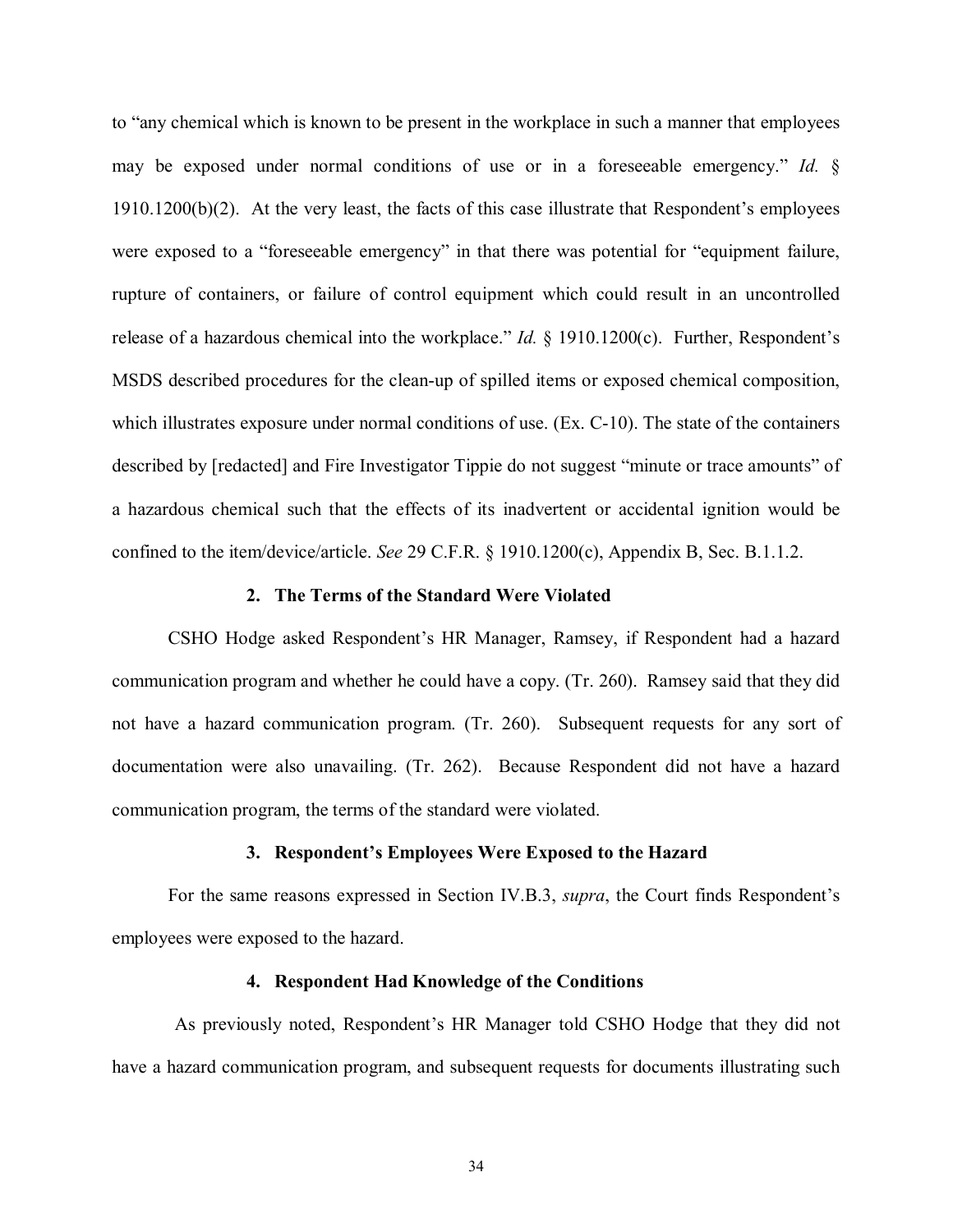a program went unfulfilled. Indeed, Respondent's entire defense to this citation is that it relied on the standard's definition of "article" as the reason for not implementing such a plan. *See* Ex. R-8 at 2 (indicating Respondent's belief that its consumer fireworks are articles). Thus, Respondent had knowledge of the conditions requiring the implementation of a hazard communication plan. It is the employer's responsibility in the first instance to have compliant plans and procedures in place. The failure to have a plan at all—as opposed to having the opportunity to observe noncompliant behavior—can only be known by the employer. Accordingly, the Court finds Respondent had knowledge of the conditions requiring a hazard communication plan and that it did not possess a plan to address those conditions.

### **V. Penalty**

Under the Act, an employer who commits a "serious" violation may be assessed a civil penalty of up to \$7,000 for each such violation. *See* 29 U.S.C. § 666(b). In determining the appropriate penalty for affirmed violations, section 17(j) of the Act requires the Commission to give due consideration to four criteria: (1) the size of the employer's business, (2) the gravity of the violation, (3) the good faith of the employer, and (4) the employer's prior history of violations. 29 U.S.C. § 666(j). Gravity is the primary consideration and is determined by the number of employees exposed, the duration of the exposure, the precautions taken against injury, and the likelihood of an actual injury. *J.A. Jones Constr. Co.*, 15 BNA OSHC 2201, 2214 (No. 87-2059, 1993). It is well established that the Commission and its judges conduct *de novo*  penalty determinations and have full discretion to assess penalties based on the facts of each case and the applicable statutory criteria. *E.g.*, *Allied Structural Steel Co.*, 2 BNA OSHC 1457, 1458 (No. 1681, 1975); *Valdak Corp*., 17 BNA OSHC 1135, 1138 (No. 93-0239, 1995), *aff'd*, 73 F.3d 1466 (8th Cir. 1995).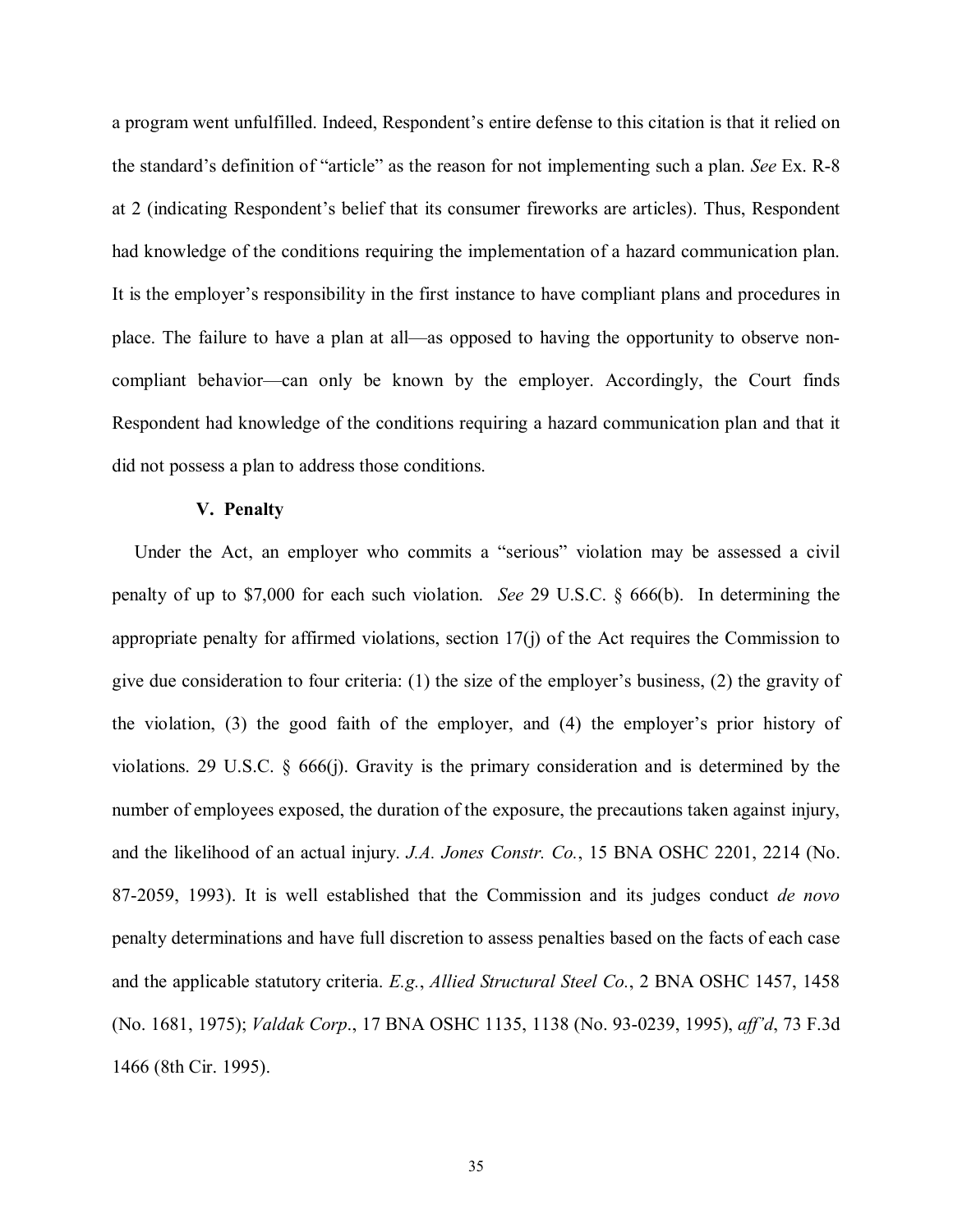OSHA recommended a total penalty amount of \$24,000. Complainant did not recommend a penalty adjustment for size of employer because Respondent employed more than 250 employees. (Tr. 266). The Secretary did not consider Respondent's levels of attempted good faith compliance or precautions to prevent injury sufficient to warrant significant penalty reduction.

The Court gives deference to the Secretary's penalty assessments. In so doing the Court notes the presence of a significant amount of highly explosive material at the worksite, which was designated by Respondent for the storage of such materials. Explosion or conflagration were all too likely to result from any misstep, and the probable injuries resulting from such an event carried a high likelihood of severity or death. Therefore the gravity assessment is high. The Court reduces the penalties assessed slightly, as noted below, based upon a somewhat larger assessment of Respondent's good faith efforts to prevent injury than was assigned by OSHA.

#### **ORDER**

The foregoing Decision constitutes the Findings of Fact and Conclusions of Law in accordance with Rule 52(a) of the Federal Rules of Civil Procedure. Based upon the foregoing Findings of Fact and Conclusions of Law, it is ORDERED that:

- 1. Citation 1, Item 1 is AFFIRMED as serious, and a penalty of \$7,000.00 is ASSESSED.
- 2. Citation 1, Item 2 is AFFIRMED as serious, and a penalty of \$6,000.00 is ASSESSED.
- 3. Citation 1, Item 3 is AFFIRMED as serious, and a penalty of \$3,000.00 is ASSESSED.
- 4. Citation 1, Item 4 is AFFIRMED as serious, and a penalty of \$4,000.00 is ASSESSED.
- 5. Citation 2, Item 1 is AFFIRMED as other-than-serious, and no penalty is ASSESSED. SO ORDERED

 $\sqrt{s}$ /

Judge Peggy S. Ball